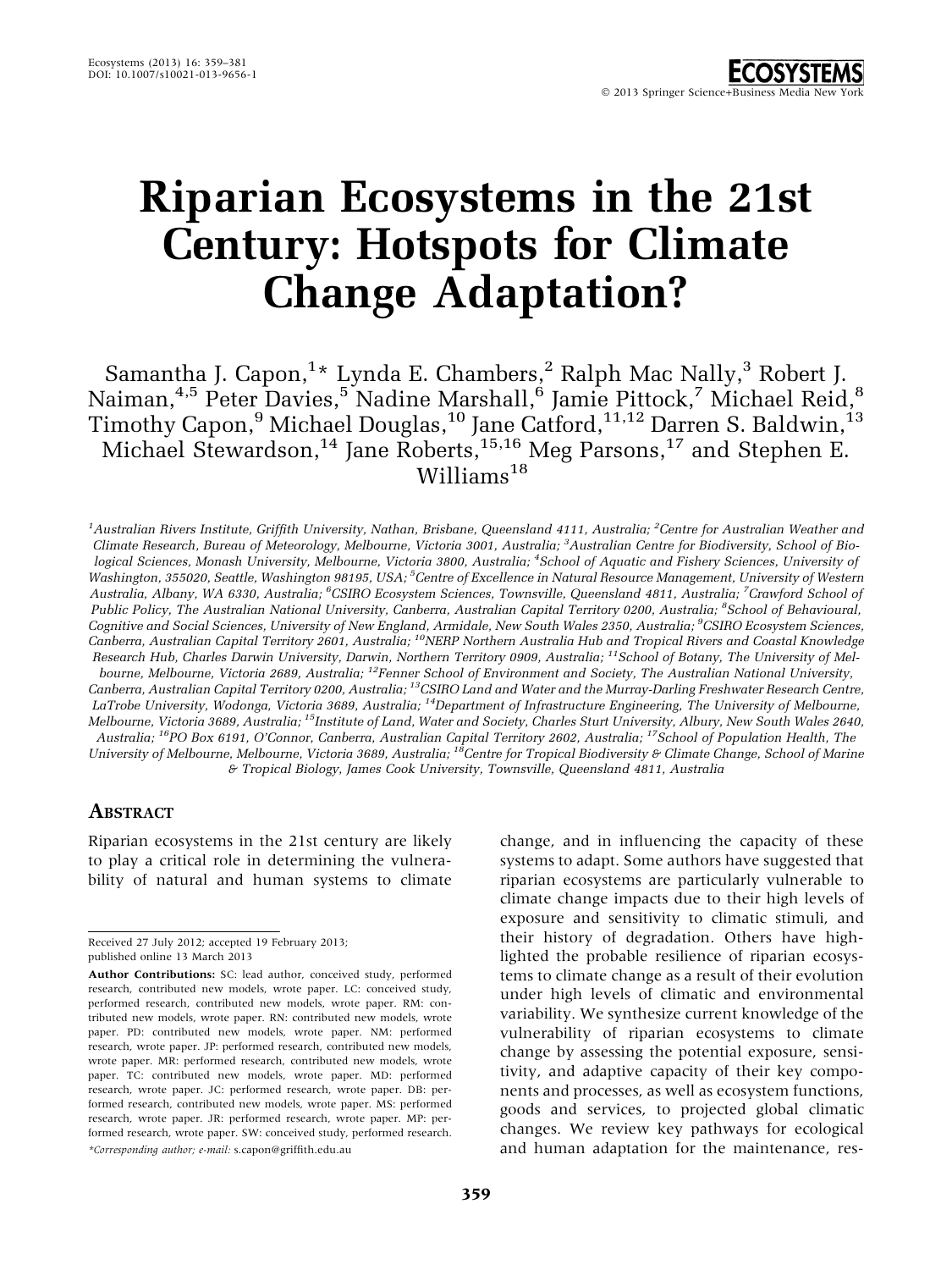toration and enhancement of riparian ecosystem functions, goods and services and present emerging principles for planned adaptation. Our synthesis suggests that, in the absence of adaptation, riparian ecosystems are likely to be highly vulnerable to climate change impacts. However, given the critical role of riparian ecosystem functions in landscapes, as well as the strong links between riparian ecosystems and human well-being, considerable means, motives and opportunities for strategically planned adaptation to climate change also exist.

#### **INTRODUCTION**

Climate change has had, and increasingly will have, a significant influence on the world's natural ecosystems, their species, and the functions, goods and services that they provide (Hulme [2005](#page-20-0)). For some highly vulnerable species and ecosystems, persistence may depend on the success of global mitigation efforts or on extreme interventions, such as seed banks or zoos. For many other species and systems, managed adaptation strategies to reduce their vulnerability to climate change and to increase their capacity to adapt to changing conditions are required (Hulme [2005](#page-20-0)). Identifying and prioritizing effective adaptation options for conservation and natural resources management (for example, through vulnerability assessments) has thus become a major research focus (Palmer and others [2007](#page-21-0); Steffen and others [2009](#page-21-0); Hansen and Hoffman [2011\)](#page-20-0).

Riparian ecosystems, defined here in their broadest sense as those occurring in semi-terrestrial areas adjacent to water bodies and influenced by freshwaters (Naiman and others [2005](#page-20-0)), have been identified as being particularly susceptible to climate change impacts, at least partially because they are among the world's most transformed and degraded ecosystems (Tockner and Stanford [2002](#page-21-0); Rood and others [2008;](#page-21-0) Perry and others [2012](#page-21-0)). However, some authors suggest that riparian ecosystems may be relatively resistant to climate change because they have evolved under conditions of high environmental variability and hydrologic extremes (Seavy and others [2009;](#page-21-0) Catford and others [2012](#page-19-0)). Either way, there is growing recognition that successful adaptation to climate change of much aquatic and terrestrial biodiversity, as well as human enterprise, may depend on riparian ecosystem functions and their capacity to adapt, or be adapted, to changing conditions (Palmer and others [2008](#page-21-0), [2009;](#page-21-0) Seavy and others [2009](#page-21-0); Davies [2010](#page-19-0); Thomson and others [2012](#page-21-0)).

The need for planned adaptation of and for riparian ecosystems is likely to be strengthened as the importance of many riparian ecosystem functions, goods and services will grow under a changing climate. Consequently, riparian ecosystems are likely to become adaptation 'hotspots' as the century unfolds.

Key words: adaptive capacity; ecosystem services; environmental management; floodplains; human adaptation; vulnerability; water resources.

Here, we suggest that riparian ecosystems will be hotspots for adaptation to climate change over the coming century with respect to the autonomous adaptation of biota and ecosystems across landscapes as well as human adaptation responses, both spontaneous and planned. We make this assertion based on several key points around which this paper is structured:

- 1. Riparian ecosystems, in the absence of planned human adaptation, are likely to be particularly vulnerable to climate change impacts because of their relatively high levels of exposure and sensitivity to changes in climatic stimuli as well as constraints on their capacity to adapt autonomously due to other stressors;
- 2. Riparian ecosystem functions, goods and services are disproportionately abundant with respect to surface area and are highly significant in landscapes, with many likely to become more important ecologically and for humans under a changing climate; and
- 3. Considerable means and opportunity exist for planned human adaptation of riparian ecosystems including numerous low-regret options with the potential for multiple benefits for biodiversity and human well-being at local and landscape scales.

We begin by assessing the relative vulnerability of riparian ecosystems to climate change impacts in the absence of planned human adaptation. Rather than attempting a comprehensive review of projected impacts of climate change on riparian ecosystems, this synthesis considers how distinguishing characteristics of riparian ecosystems affect the exposure, sensitivity, and adaptive capacity of their key components and processes to projected global changes. Secondly, we provide an overview of key riparian ecosystem functions, goods and services and the mechanisms by which climate change is likely to affect both the supply of and demand for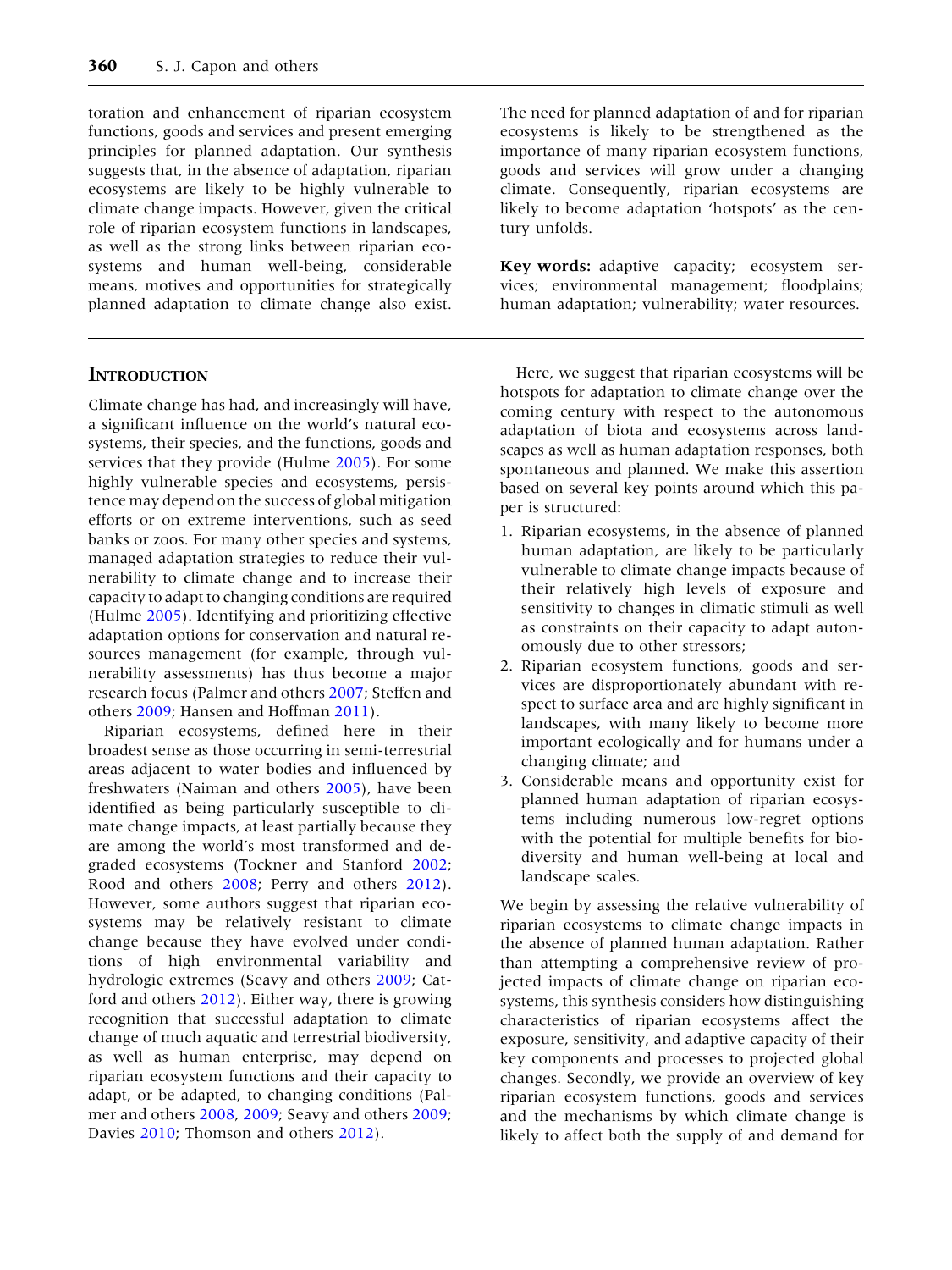<span id="page-2-0"></span>these functions and services. Finally, we assess the capacity for planned human adaptation, with respect to both riparian ecosystems and their management, by reviewing potential adaptation pathways and the factors influencing uptake and likely effectiveness. We conclude by presenting some guiding principles for planned adaptation of riparian ecosystems that emerge from our synthesis.

## VULNERABILITY OF RIPARIAN ECOSYSTEMS TO CLIMATE CHANGE

#### Exposure

Vulnerability of riparian ecosystems to climate change depends largely on the degree of their exposure to climatic stimuli which, in turn, depends on both regional climate change and climate variability (Figure 1; Füssel and Klein [2006\)](#page-20-0). Most riparian ecosystems are subject to the  $CO<sub>2</sub>$  enrichment and rising air and water temperatures associated with anthropogenic climate change, albeit to varying degrees (IPCC [2007a](#page-20-0)). Additionally, changes in precipitation patterns, consistent with global warming, have been observed for much of the world in recent decades and further changes are widely anticipated, despite high levels of uncertainty associated with hydrological projections (Bates and others [2008\)](#page-19-0). In general, wetter areas are likely to become wetter and drier areas drier with mean precipitation expected to increase in

high latitudes and some tropical regions and decrease in lower mid-latitudes and some subtropical regions (IPCC [2007a](#page-20-0)). Both the frequency of heavy precipitation events and the proportion of annual rainfall falling in intense events are also likely to increase in most regions (IPCC [2007a](#page-20-0); Bates and others [2008](#page-19-0)). In alpine areas, riparian ecosystems may also experience reductions in snow depth and duration (Vicuna and Dracup [2007](#page-21-0)), whereas those in coastal areas are open to intrusion by marine waters due to sea-level rise and increased storm surge (IPCC [2007a](#page-20-0)).

Clearly, there is much variation in the degree and type of climate change and climate variability experienced by riparian ecosystems at global and basin-scales, as well as within catchments between upland and lowland reaches (Palmer and others [2008,](#page-21-0) [2009\)](#page-21-0). Within landscapes, however, riparian ecosystems can be considered to have relatively high levels of exposure to changes in climatic stimuli (for example, rising temperatures) because they are subject to these directly as well as through the effects of these changes in the terrestrial and aquatic environments with which they are connected. Due to their topographic position, riparian ecosystems also tend to be highly exposed to extreme climatic events, including floods, droughts and intense storms, which are expected to increase in frequency and intensity in many regions due to climate change (IPCC [2007a;](#page-20-0) Bates and others [2008\)](#page-19-0). Riparian ecosystems are often particularly



Figure 1. Conceptual framework for assessing vulnerability to climate change showing relationships between exposure, sensitivity and adaptive capacity, and climate change impacts and vulnerability. *Dashed lines* indicate the effects of human actions, including the potential for human climate change adaptation and mitigation actions to influence exposure, sensitivity, and adaptive capacity, both directly and indirectly through their influence on emissions and non-climatic stressors (adapted from Füssel and Klein [2006](#page-20-0)).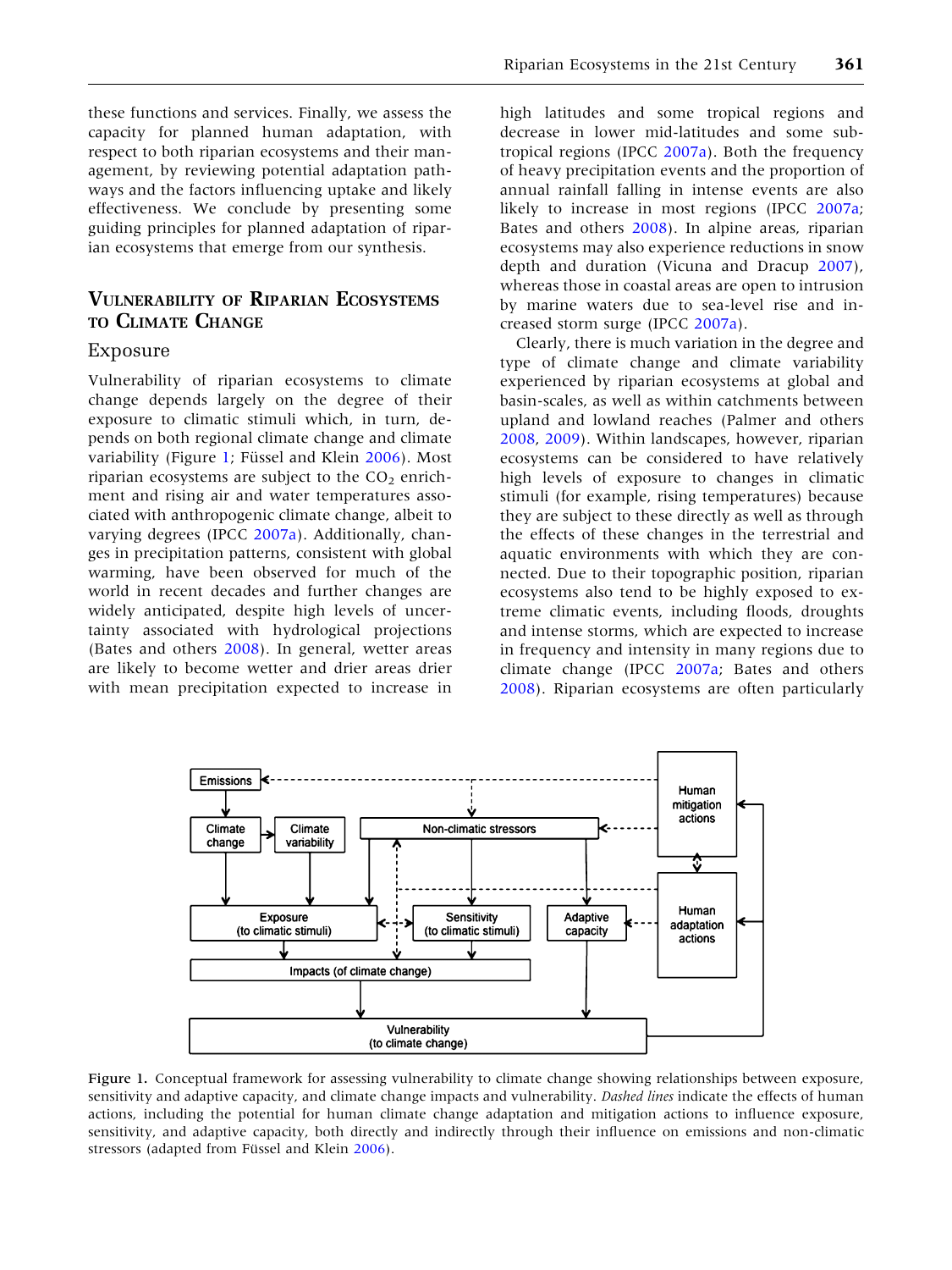exposed to damaging winds associated with tropical cyclones (Turton [2012\)](#page-21-0).

#### Sensitivity

As a key dimension of vulnerability to climate change, 'sensitivity' refers to the 'dose–response relationship' between a system's exposure to climate-related stimuli and the potential for this to result in impacts, typically in the absence of adap-tation (Figure [1;](#page-2-0) Füssel and Klein  $2006$ ). Riparian ecosystems can be considered to be highly sensitive to changes in climatic stimuli because their major components and processes tend to be strongly influenced by the climate variables that are most likely to be altered by anthropogenic climate change. In particular, hydrologic regimes, generally considered the 'master variable' controlling riparian ecosystem structure and function (Power and others [1995;](#page-21-0) Poff and Zimmerman [2010](#page-21-0)), are very sensitive to changes in precipitation and, to a lesser degree, evapotranspiration, with declines in rainfall resulting in proportionally greater reductions in runoff and stream flow (Arnell [1999;](#page-19-0) Najjar [1999](#page-20-0); Goudie [2006](#page-20-0); Jones and others [2006\)](#page-20-0). Similarly, increases in annual precipitation result in much greater increases in mean stream flow and proportionately even greater flood discharges (Goudie [2006\)](#page-20-0). Stream flow is also very sensitive to rising temperatures. In Australia's Murray-Darling Basin, for example, recent reductions in annual inflows of approximately 15% can be attributed solely to a 1<sup>o</sup>C rise in temperature (Cai and Cowan [2008](#page-19-0)). Groundwater hydrology, significant for many riparian ecosystems, is also highly sensitive to changes in precipitation, temperature, and evapotranspiration. Potential climate change effects include changes in recharge, discharge, and flow direction, the overall impacts of which are anticipated to be detrimental in the majority of cases (Dragoni and Sukhiga [2008\)](#page-20-0).

The sensitivity of runoff, stream flow, and flood discharges to altered rainfall differs considerably among regions in relation to  $CO<sub>2</sub>$  concentrations and temperature, depending on emission scenarios (Goudie [2006](#page-20-0); Moradkhani and others [2010](#page-20-0)). Effects are typically greatest in drier catchments, with declines in annual river runoff of up to 40–70% likely in arid and semi-arid catchments in response to a  $1-2^{\circ}$ C increase in mean annual temperature and 10% decrease in precipitation (Shiklomanov [1999;](#page-21-0) Goudie [2006](#page-20-0); Jones and others [2006](#page-20-0)). In and downstream of alpine areas, the sensitivity of riparian hydrologic regimes to climate change is exacerbated by current and projected declines in

snow depth and season duration, which commonly lead to reduced spring peak flows and higher winter flows (Lapp and others [2005;](#page-20-0) Goudie [2006](#page-20-0); Rood and others [2008](#page-21-0)). Such effects demonstrate the sensitivity of flow seasonality, as well as volume, to climate change. Indeed, in some regions, shifts in the timing of flow peaks are predicted even where overall hydrograph shapes are insensitive to projected climate changes (for example, Scibek and others [2007\)](#page-21-0).

Fluvial and upland geomorphic processes are also major determinants of physical and biogeochemical patterns and processes in riparian ecosystems (Gregory and others [1991\)](#page-20-0) and are similarly sensitive to projected changes in climate stimuli. In particular, changes in precipitation are expected to have important effects on sedimentation (Nearing [2001;](#page-21-0) Yang and others [2003;](#page-22-0) Nearing and others [2004\)](#page-21-0) with a potential for dramatic increases in erosion rates at whole-of-continent scales (Favis-Mortlock and Guerra [1999;](#page-20-0) Sun and others [2002](#page-21-0); Nearing and others [2004\)](#page-21-0). Climate change effects on sediment and flow regimes will lead to changes in channel form and the fluvial dynamics of rivers and their riparian zone. Fine-grained alluvial streams, rather than bedrock or armored channels, are likely to be most sensitive to such effects (Goudie [2006](#page-20-0)). Streams in arid regions are also especially sensitive to altered precipitation and runoff and relatively minor climate changes can induce rapid shifts between incision and aggradation (Nanson and Tooth [1999](#page-21-0); Goudie [2006\)](#page-20-0).

Biogeochemical processes influencing water and soil quality in riparian ecosystems are sensitive to changes in climatic stimuli both directly and indirectly through changes to hydrologic and geomorphologic processes. Litter decomposition, for example, is sensitive to  $CO<sub>2</sub>$  enrichment, warming and changes in soil moisture, although differing effects of these on microbial activity make it difficult to predict overall impacts (Perry and others [2012\)](#page-21-0). Rates of release of many solutes (for example, nitrate, sulfate, sodium, iron, and so on) from riparian soils are also sensitive to hydrologic changes and riparian soils can shift from sinks to sources of potentially harmful solutes with drier conditions (Freeman and others [1993\)](#page-20-0).

Riparian biota are likely to be directly affected by projected climate changes with physiological responses (for example, altered growth and reproduction), behavioral changes, altered phenology, shifts in species distributions, and disrupted symbiotic and trophic interactions widely anticipated if not already apparent (Steffen and others [2009](#page-21-0); Catford and others [2012](#page-19-0), [2009;](#page-21-0) Nilsson and others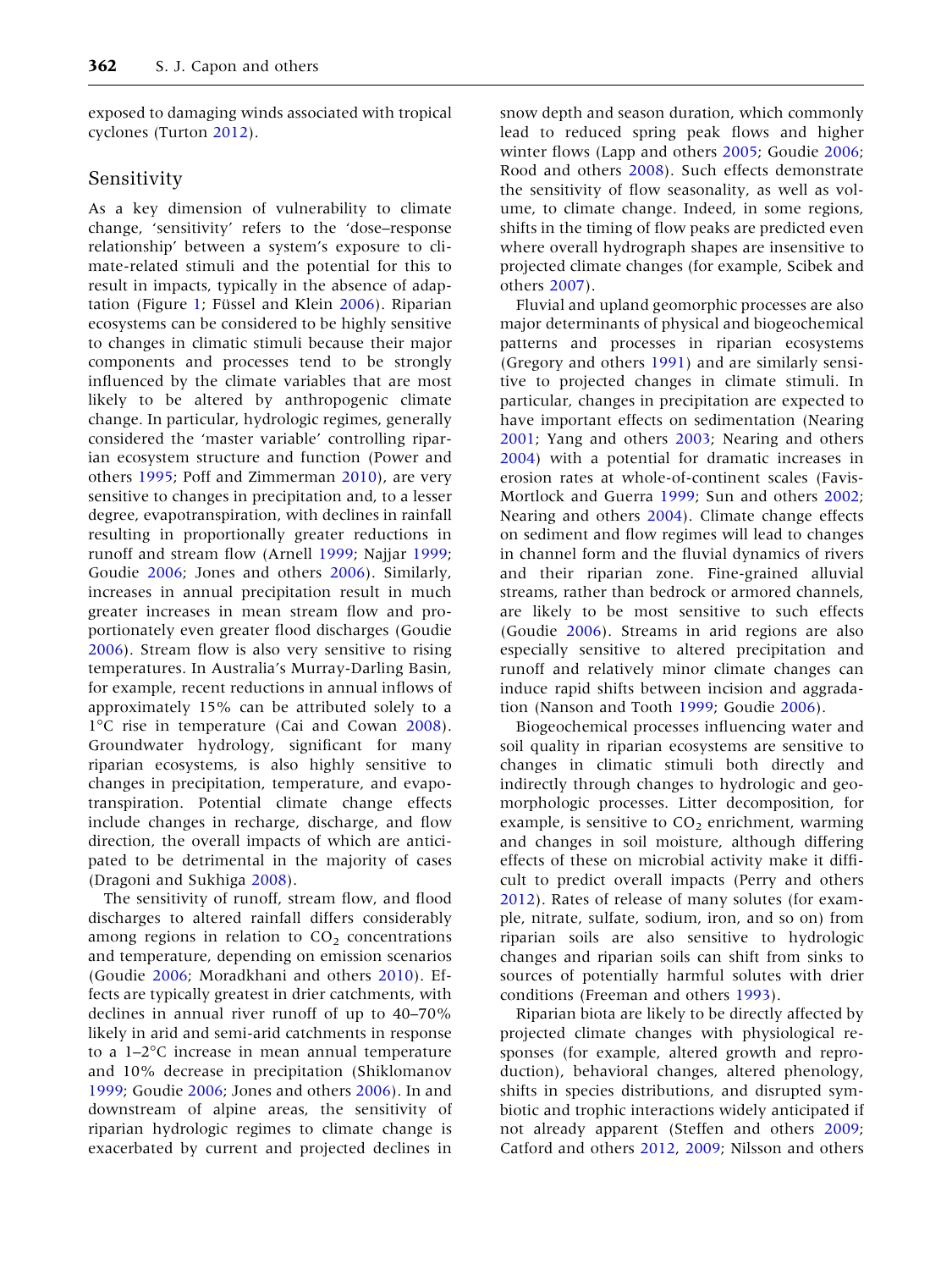[2012;](#page-21-0) Perry and others [2012](#page-21-0)). Riparian organisms are particularly sensitive to changes in hydrologic and fluvial disturbance regimes because these tend to be the main drivers of life-history processes, population and community structure and interactions among riparian biota (Naiman and others [2005;](#page-20-0) Perry and others [2012](#page-21-0)). The composition and structure of riparian vegetation, for example, is usually governed primarily by hydrology and, to a lesser degree, geomorphology. Individual plants, populations, and communities can be sensitive to changes in the timing, duration, depth, frequency, and rates of rise and fall of surface and ground waters (Hupp and Osterkamp [1996](#page-20-0); Nilsson and Svedmark [2002\)](#page-21-0). Riparian vegetation can also be more sensitive to tropical cyclones than that of upland areas, especially with respect to wind damage and subsequent weed invasions, with impacts often exacerbated by increased erosion and reduced water quality following such events (Turton [2012](#page-21-0)).

The sensitivity to climatic changes of animals inhabiting riparian areas, either permanently or occasionally (that is, for feeding, breeding or refuge), will be affected by changes in habitat structure wrought by altered hydrology and geomorphology and resulting changes to riparian vegetation (Catford and others [2012](#page-19-0), [2009](#page-21-0)). Changes in riparian hydrology, for instance, are likely to affect animals such as water birds that breed in riparian areas in response to specific hydrologic cues (for example, water levels; Kingsford and Norman [2002](#page-20-0); Chambers and others [2005\)](#page-19-0). Riparian food webs are also sensitive to altered vegetation and faunal assemblages and to changes in processes of production and decomposition.

Because riparian ecosystems are characterized by interactions between adjacent terrestrial and aquatic ecosystems, many of their ecological processes will be especially sensitive to climate change because they will be subject to effects both within the riparian zone and those in the surrounding landscape (Ballinger and Lake [2006](#page-19-0)). Additionally, the capacity of biota and ecosystem processes to tolerate, resist and recover from changes to climatic stimuli will be affected by other, non-climatic stressors (Figure [1](#page-2-0)). Riparian ecosystems are highly susceptible to weed invasions, for example, and infestations of some alien plants may prevent the re-establishment of native species following extreme events such as floods or storms (Richardson and others [2007](#page-21-0)). The sensitivity of riparian ecosystem components and processes to climate change will be particularly influenced by the many anthropogenic pressures to

which riparian ecosystems are subject. Some major threats to riparian ecosystems around the world include altered hydrologic regimes due to river regulation and water extraction, vegetation clearing for agriculture and other developments, grazing by livestock, development of human settlements and infrastructure, pollution and mining (Tockner and Stanford [2002;](#page-21-0) Naiman and others [2005](#page-20-0)). Climate change is expected to have significant effects on many human activities associated with such threats, including construction of more water storages, water transfers among basins, increased clearing to enable access, and construction of infrastructure to meet greater demand for water and mineral resources, all of which will impact riparian ecosystems. Some  $CO<sub>2</sub>$ mitigation measures, such as more plantations for carbon sequestration and construction of hydropower facilities, may further stress riparian ecosystems (for example, Bates and others [2008](#page-19-0); Pittock and Finlayson [2011\)](#page-21-0). At the same time, the sensitivity of riparian ecosystem components and processes to these non-climatic threats is likely to grow as a result of climate change effects (Rood and others [2008\)](#page-21-0). Feedback loops of this kind may amplify human effects on riparian ecological dynamics and biodiversity more rapidly in the future, and are likely to increase the effects of synergies among multiple stressors (Mac Nally and others [2011\)](#page-20-0).

## Adaptive Capacity

Adaptive capacity is the ability of a system to adjust to external changes, such as climate change, so that it moderates, copes with or exploits the conse-quences of these (Füssel and Klein [2006](#page-20-0)). Autonomous adaptation refers to that which 'does not constitute a conscious response to climatic stimuli' (IPCC [2007b\)](#page-20-0) and in the case of ecosystems typically refers to the capacity of organisms, species, biological communities, and ecosystems to adapt to changes in climatic stimuli. Pathways for autonomous adaptation (that is, 'adaptation that does not constitute a conscious response to climatic stimuli'; IPCC [2007b](#page-20-0)) of individual organisms or species include acclimation, morphological or physiological plasticity, behavioral change, genetic adaptation and migration, the outcome of which may be range contraction, expansion or movement (Palmer and others [2007](#page-21-0), [2009\)](#page-21-0). Shifts in interspecific dependencies (for example, changes in mutualisms) or the composition of assemblages (for example, more salt-tolerant or fire-retardant species) may be regarded as adaptive if resulting novel ecosystems have greater resistance to climate changes or an improved capacity to recover from disturbances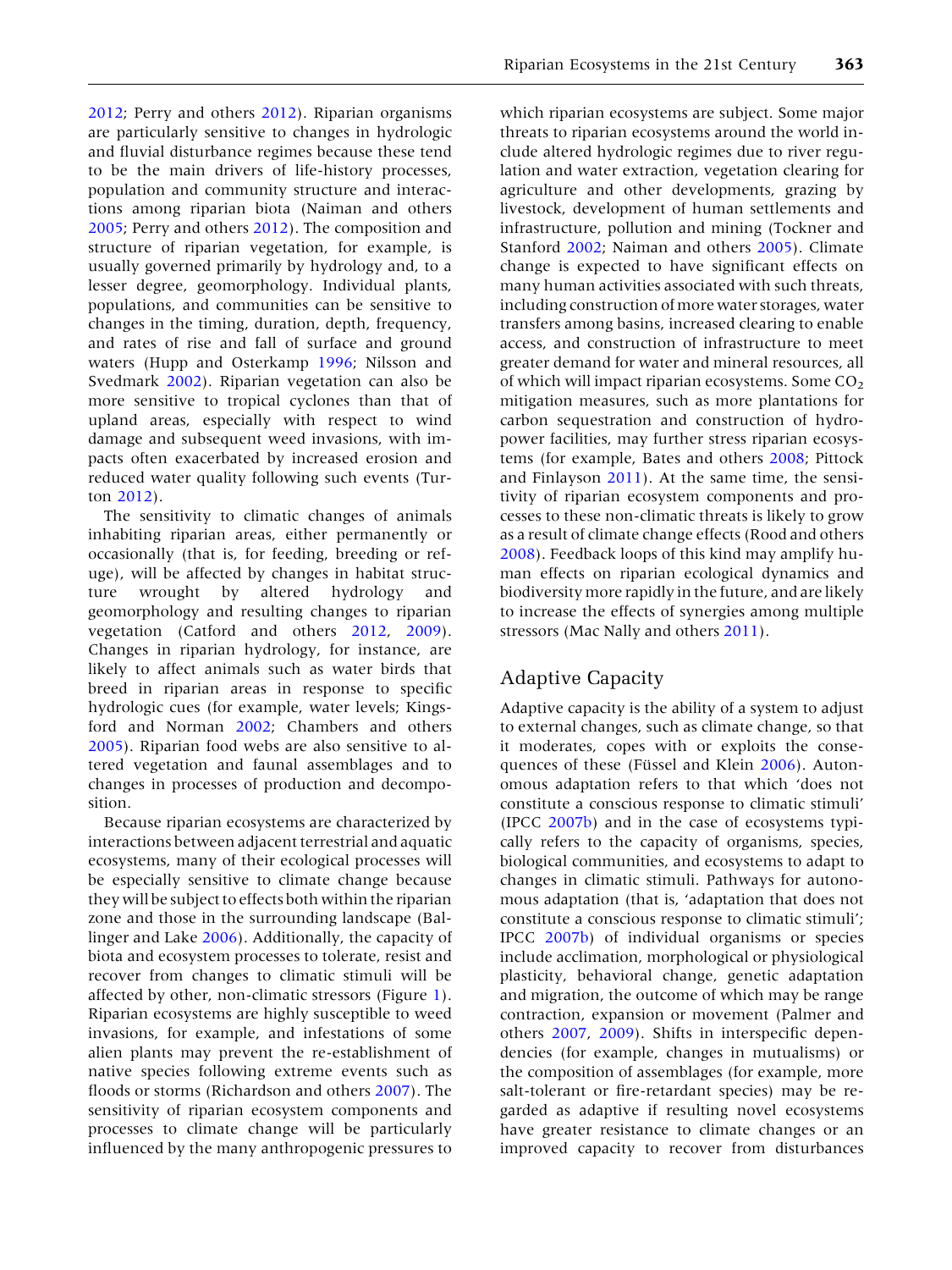associated with climate change (for example, more intense fires; Catford and others [2012,](#page-19-0) [2009\)](#page-21-0).

Unlike exposure and sensitivity, adaptive capacity is negatively correlated with vulnerability (Figure [1\)](#page-2-0). In general, a system's capacity to cope with existing climate variability can be interpreted as an indication of its ability to adapt to climate change in the future (Füssel and Klein [2006](#page-20-0)). Natural riparian ecosystems may have relatively high adaptive capacity overall because they have evolved under, and are structured by, relatively great environmental variability, much of which is associated with variation in climatic stimuli. Riparian plants, for instance, exhibit a wide array of traits that enable their persistence under variable fluvial disturbance regimes (Dwire and Kauffman [2003\)](#page-20-0). Such adaptations are potential mechanisms for acclimation to increased frequency and severity of extreme events in riparian ecosystems due to climate change, including fires. Additionally, many aquatic and semi-aquatic riparian plants have morphological and physiological plasticity (for example, heterophylly or the ability to elongate roots or shoots) that enable them to respond to water-level fluctuations (Cronk and Fennessy [2001;](#page-19-0) Horton and Clark [2001\)](#page-20-0). Many riparian biota may also have relatively high adaptive capacity because of their high levels mobility. Diaspores of riparian plants, for example, often have traits that facilitate their dispersal by several vectors including wind, water, and animals (Nilsson and others [1991](#page-21-0)). High levels of connectivity within and between riparian ecosystems provide pathways for the movement of propagules and individuals as climatic conditions shift within catchments (for example, from lower to upper reaches with rising temperatures) or, where dispersal is facilitated by wind or water birds, between regions (Raulings and others [2011\)](#page-21-0). The characteristic heterogeneity of many riparian ecosystems (for example, Stromberg and others [2007\)](#page-21-0) also increases the probability that dispersing organisms will find appropriate habitats for recolonization. Furthermore, riparian biotic assemblages are typically dynamic, demonstrating considerable capacity to shift in composition and structure in response to fluvial disturbances (for example, Junk and others [1989](#page-20-0); Capon [2003](#page-19-0)). Autonomous transitions to more fireretardant or salt-tolerant vegetation are therefore possible in riparian areas where climate change effects include greater fire frequency or elevated salinity (Nielsen and Brock [2009](#page-21-0)).

A critical influence on the adaptive capacity of natural ecosystems with respect to climate change is exposure and sensitivity to non-climatic threats because the effects of these may limit the scope of

adaptations to climate change that organisms or ecosystems might otherwise be able to express. Riparian ecosystems often are sites of intensive human activity and have been much transformed and degraded (Tockner and Stanford [2002](#page-21-0)). Thus, the capacity of riparian ecosystems to adapt autonomously to climate change is much constrained (Palmer and others [2008,](#page-21-0) [2009\)](#page-21-0). Altered hydrologic regimes, fragmentation, and encroachment onto riparian lands by agriculture and human settlements all reduce connectivity and heterogeneity of riparian ecosystems and are likely to aggravate the exposure and sensitivity of their ecosystem components and processes to climate change (Palmer and others [2008,](#page-21-0) [2009](#page-21-0)). The time and space available for organisms and assemblages to adjust to altered conditions, either in situ or through migration, may be significantly reduced due to these other pressures. Additionally, the rate of potential autonomous ecological adaptation in many cases is likely to be exceeded by rates of climatic change (Visser [2008](#page-22-0)).

## RIPARIAN ECOSYSTEM FUNCTIONS, GOODS, AND SERVICES

Riparian ecosystems have a wide range of ecological, socioeconomic, and cultural functions (Table [1\)](#page-6-0). Many of these functions are important not only locally but also have considerable influence on physical, chemical, and biological components and processes in landscapes, particularly with respect to aquatic ecosystems but also terrestrial and, in some cases, marine ecosystems (Naiman and others [2005\)](#page-20-0). At these larger scales, riparian ecosystem functions include the regulation of climate, water, sediments, nutrients, soils and topography, and food production and transfer among food webs (Table [1](#page-6-0)). These functions involve the regulation of exchanges of materials and energy between adjacent aquatic and terrestrial ecosystems but can also affect ecosystem components and processes for considerable distances into upland systems, downstream within the catchment, or beyond into coastal and marine systems or other catchments (for example, Johnson and others [1999](#page-20-0); Helfield and Naiman [2001\)](#page-20-0). In the case of exchanges facilitated by migrating water birds (Raulings and others [2011](#page-21-0)), the geographical distances bounding such functions may be immense, for example, intercontinental.

Riparian ecosystems also have significant habitat functions (de Groot and others [2002](#page-20-0)), both locally and in landscapes, and tend to increase the diversity of species pools at regional scales (Sabo and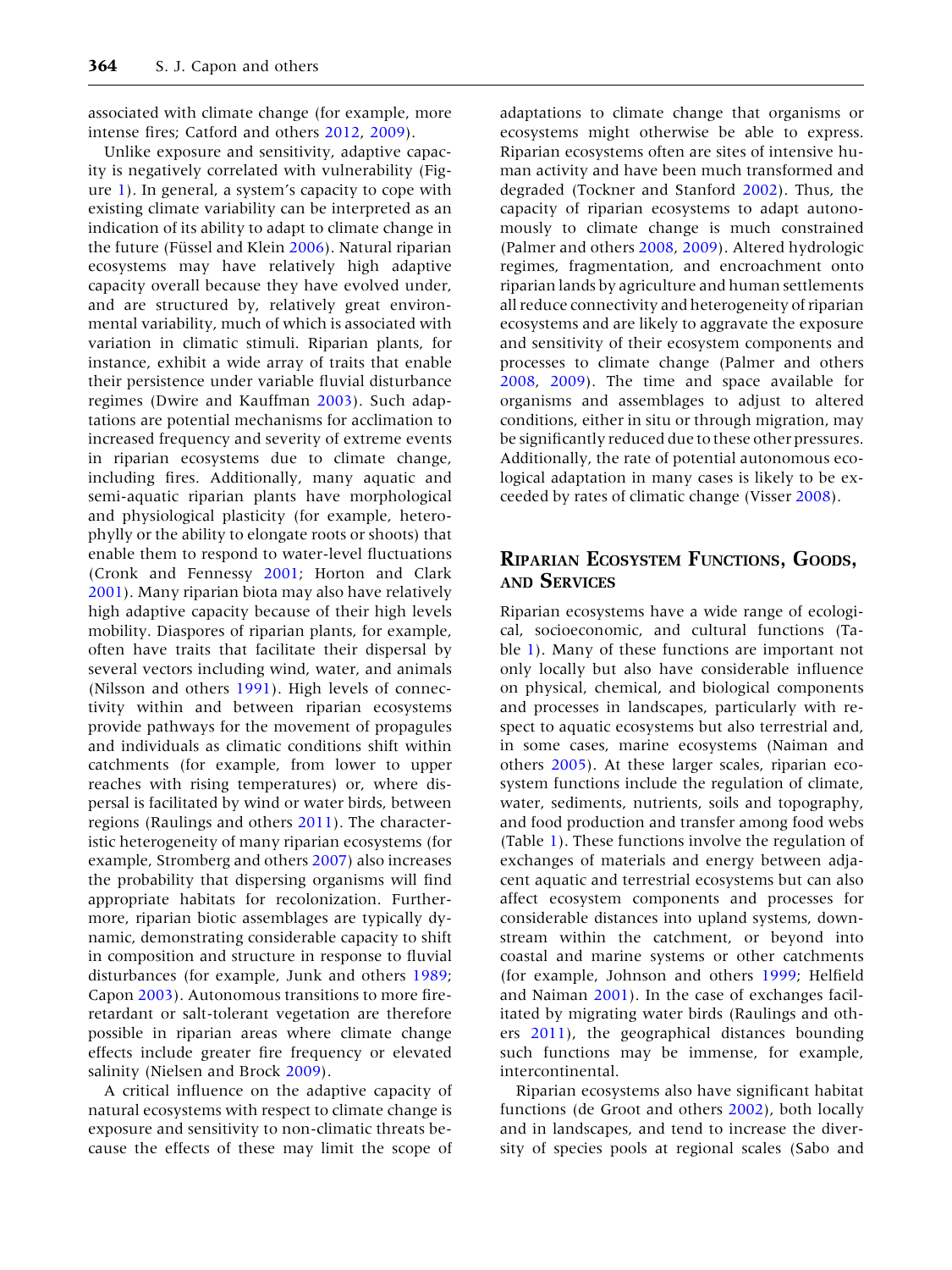<span id="page-6-0"></span>

| Table 1.                               | Major Riparian Ecosystem Functions and Their Associated Components and Processes, and Goods and Services          |                                                                                                     |                                                                                                                                                                                          |                                                                                                                                                                                                  |
|----------------------------------------|-------------------------------------------------------------------------------------------------------------------|-----------------------------------------------------------------------------------------------------|------------------------------------------------------------------------------------------------------------------------------------------------------------------------------------------|--------------------------------------------------------------------------------------------------------------------------------------------------------------------------------------------------|
| Ecosystem function                     | Ecosystem processes and                                                                                           | and<br>goods<br>Ecosystem                                                                           |                                                                                                                                                                                          | Potential mechanisms of climate change effects (examples)                                                                                                                                        |
|                                        | components                                                                                                        | services (examples)                                                                                 | Supply-side                                                                                                                                                                              | Demand-side                                                                                                                                                                                      |
| Regulation functions<br>Gas regulation | Role in biogeochemical<br>cycles                                                                                  | potentially harmful<br>Provision of sinks for<br>solutes                                            | solutes with warming<br>to sources of harmful<br>May switch from sinks<br>and drying                                                                                                     |                                                                                                                                                                                                  |
| Climate regulation                     | Influence of riparian can-<br>opy on climate                                                                      | Reduction of local tem-<br>perature                                                                 | canopy will affect lo-<br>cal temperature re-<br>Changes to riparian<br>gimes                                                                                                            | Increased importance due<br>to global warming                                                                                                                                                    |
|                                        |                                                                                                                   | Reduction of in-stream<br>temperature                                                               | canopy will affect in-<br>stream temperature<br>Changes to riparian<br>regimes                                                                                                           | Increased importance due<br>to global warming                                                                                                                                                    |
|                                        |                                                                                                                   | Reduction of in-stream<br>light                                                                     | canopy will affect in-<br>stream light regimes<br>Changes to riparian                                                                                                                    | to potential increases in<br>Increased importance due<br>solar irradiance                                                                                                                        |
| Disturbance prevention                 | mental disturbances by<br>riparian vegetation and<br>Dampening of environ-<br>wetlands                            | of stream banks from<br>example, protection<br>Storm protection, for<br>Flood mitigation<br>erosion | susceptibility to dam-<br>vegetation will affect<br>influence flooding<br>Changes in riparian<br>Changes in riparian<br>age from storms<br>topography will<br>vegetation and<br>patterns | increased frequency and<br>Greater importance due to<br>increased frequency and<br>Greater importance due to<br>intensity of extreme<br>intensity of extreme<br>precipitation events<br>flooding |
| Water regulation                       | vegeta-<br>tion on regulation of<br>dis-<br>Influence of riparian<br>runoff and river<br>topography and<br>charge | Drainage and natural<br>irrigation                                                                  | flooding patterns and<br>topography and veg-<br>Changes in riparian<br>etation will affect<br>runoff patterns,<br>ground water<br>dynamics                                               | intense precipitation and<br>Greater importance due to<br>increased frequency of<br>runoff events                                                                                                |

Riparian Ecosystems in the 21st Century 365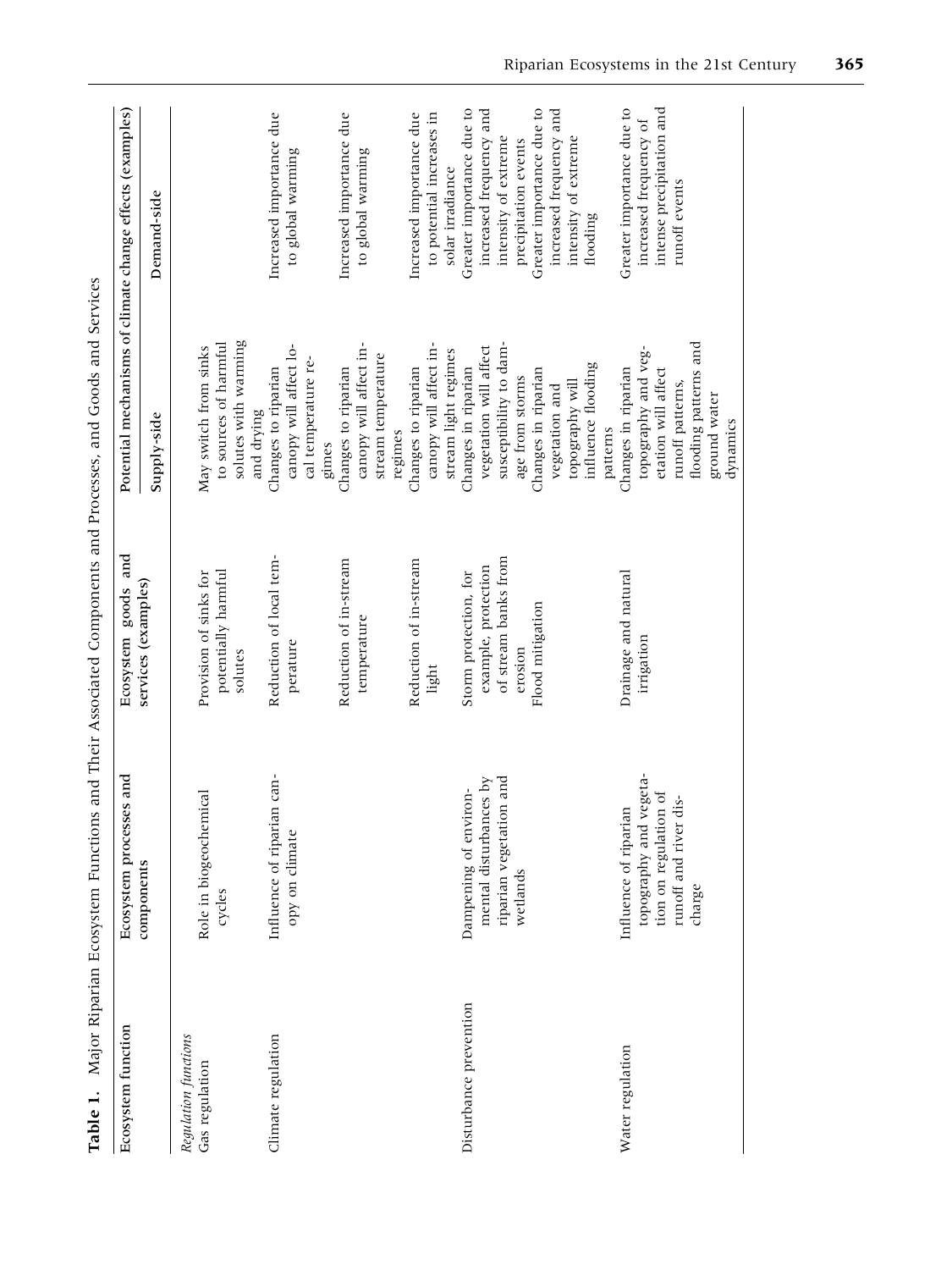| continued<br>Table 1. |                                                                                                                                                           |                                                                |                                                                                                                                                                                                  |                                                                                                                       |
|-----------------------|-----------------------------------------------------------------------------------------------------------------------------------------------------------|----------------------------------------------------------------|--------------------------------------------------------------------------------------------------------------------------------------------------------------------------------------------------|-----------------------------------------------------------------------------------------------------------------------|
| Ecosystem function    | Ecosystem processes and                                                                                                                                   | and<br>Ecosystem goods                                         |                                                                                                                                                                                                  | Potential mechanisms of climate change effects (examples)                                                             |
|                       | components                                                                                                                                                | services (examples)                                            | Supply-side                                                                                                                                                                                      | Demand-side                                                                                                           |
| Water supply          | tering of runoff and river<br>etation and soils on fil-<br>Influence of riparian veg-<br>discharge                                                        | Provision of water suit-<br>able for consumptive<br>use        | biogeochemistry will<br>vegetation, soils and<br>affect quantity and<br>Changes in riparian<br>flood and ground<br>quality of stream,<br>waters                                                  | intense precipitation and<br>Greater importance due to<br>increased frequency of<br>runoff events                     |
| Soil retention        | matrix and soil biota on<br>root<br>Role of vegetation<br>soil retention                                                                                  | Maintenance of ripar-<br>Prevention of erosion<br>ian pastures | susceptibility of soils<br>vegetation will alter<br>vegetation will alter<br>Changes in water and<br>Changes in water and<br>capacity of soils to<br>support pasture<br>$\operatorname*{growth}$ | intense precipitation and<br>Greater importance due to<br>increased frequency of<br>runoff events                     |
| Soil formation        | Role of flooding in erosion<br>weathering of substrates,<br>and deposition, organic<br>role of riparian biota in<br>matter accumulation,<br>decomposition | Maintenance of pro-<br>ductive soils                           | vegetation will alter<br>Changes in water and<br>capacity of soils to<br>support pasture<br>to erosion<br>growth                                                                                 | cance under drying cli-<br>landscape becomes less<br>May increase in signifi-<br>mates if surrounding<br>productive   |
| Nutrient regulation   | storage<br>Role of riparian soils and<br>biota in nutrient<br>and recycling                                                                               | ductive ecosystems<br>Maintenance of pro-                      | Changes to riparian soil<br>and biota will affect<br>nutrient cycling                                                                                                                            |                                                                                                                       |
| Waste treatment       | Role of riparian vegetation<br>down of xenic nutrients<br>in removal and break-<br>and compounds                                                          | Pollution control/<br>detoxification                           | biogeochemistry may<br>vegetation, soils and<br>pounds and act as<br>Changes to riparian<br>breakdown com-<br>limit capacity to<br>solute sinks                                                  | cance if human adapta-<br>May increase in signifi-<br>tion increases water<br>recycling practices<br>and/or pollution |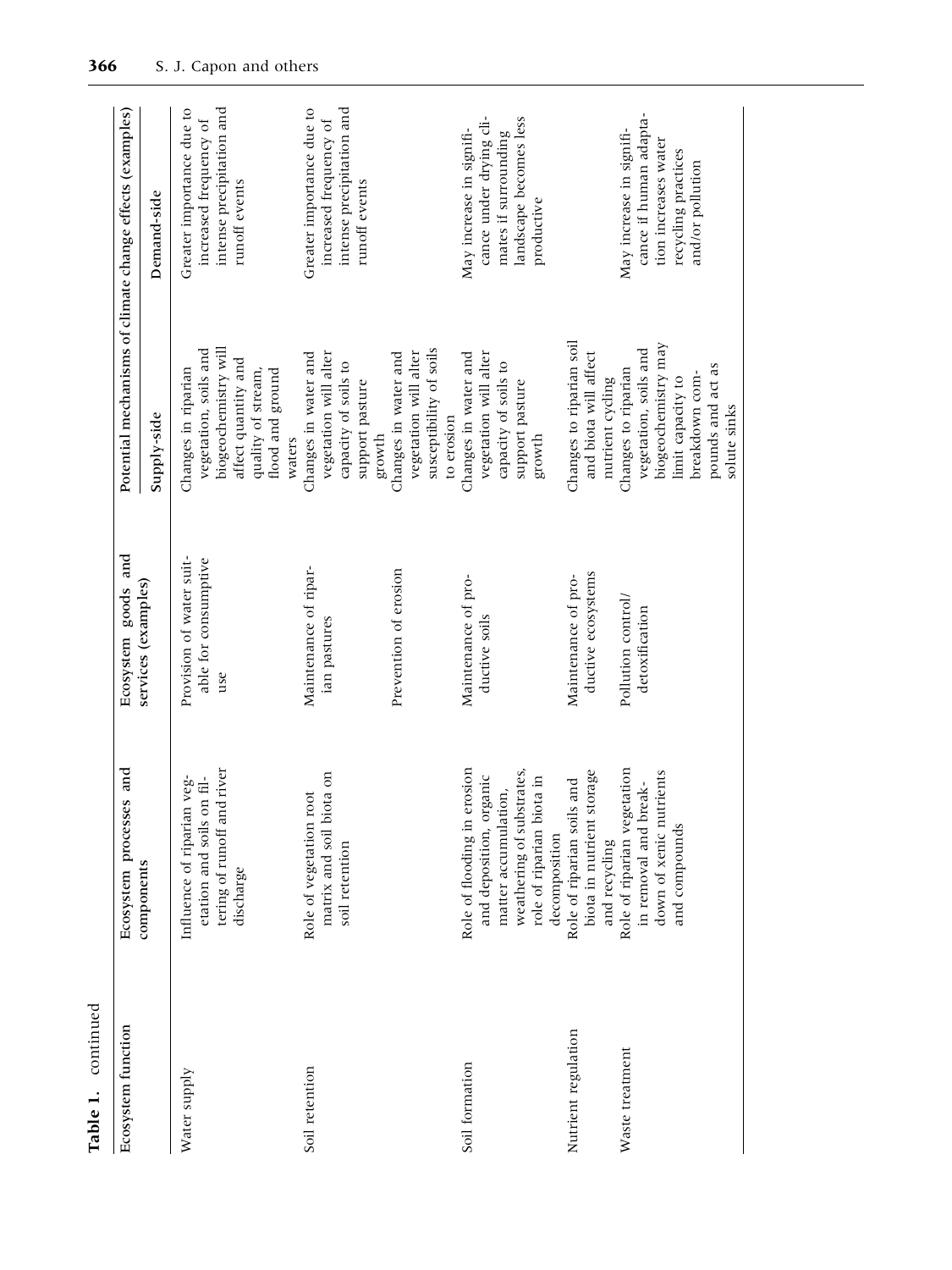| continued<br>Table 1.                |                                                                                                    |                                                                                                           |                                                                                                                                                                         |                                                                                                                                                                                           |
|--------------------------------------|----------------------------------------------------------------------------------------------------|-----------------------------------------------------------------------------------------------------------|-------------------------------------------------------------------------------------------------------------------------------------------------------------------------|-------------------------------------------------------------------------------------------------------------------------------------------------------------------------------------------|
| Ecosystem function                   | Ecosystem processes and                                                                            | and<br>Ecosystem goods                                                                                    |                                                                                                                                                                         | Potential mechanisms of climate change effects (examples)                                                                                                                                 |
|                                      | components                                                                                         | services (examples)                                                                                       | Supply-side                                                                                                                                                             | Demand-side                                                                                                                                                                               |
| Energy transfer                      | Role of riparian food webs<br>in energy exchange be-<br>tween aquatic and ter-<br>restrial systems | ductive ecosystems<br>Maintenance of pro-                                                                 | changes in riparian<br>Energy exchange be-<br>tween aquatic and<br>will be affected by<br>terrestrial systems                                                           | cance under drying cli-<br>landscape becomes less<br>May increase in signifi-<br>mates if surrounding<br>productive                                                                       |
| Pollination                          | Role of wind, flooding and<br>riparian biota in dis-<br>persal of pollen                           | Pollination of wild and<br>maintenance of wild<br>meta-populations,<br>pasture species,                   | fected by changes in<br>Pollination will be af-<br>riparian biota and<br>biota and habitat<br>habitat                                                                   | adaptation through gene<br>ing potential for genetic<br>importance for facilitat-<br>pathways for migration<br>Increasing importance as<br>in response to shifting<br>climate, increasing |
| Propagule dispersal                  | Role of wind, flooding and<br>riparian biota in dis-<br>persal of propagules                       | maintenance of wild<br>maintenance of egg<br>Dispersal of wild and<br>and seed banks,<br>pasture species, | fected by changes in<br>riparian biota and<br>Dispersal will be af-<br>habitat                                                                                          | pathways for migration<br>Increasing importance as<br>in response to shifting<br>dimate<br>flow                                                                                           |
| Biological control                   | Influence of trophic-dy-<br>namic interactions on<br>populations                                   | Control of pests and<br>meta-populations<br>diseases                                                      | biota, food webs and<br>spread of pests and<br>Changes in riparian<br>habitat will alter<br>diseases                                                                    | migration in response to<br>Increasing importance for<br>control of pathways of<br>shifting climate                                                                                       |
| Refuge function<br>Habitat functions | Provision of habitat for<br>organisms                                                              | vested and wild ter-<br>Maintenance of har-<br>restrial species                                           | Quality and quantity of<br>affected by changes in<br>refuge habitat will be<br>mate, nutrients, soils,<br>topography, local di-<br>water, biota, food<br>webs and pests | terrestrial species under<br>Increasing importance to<br>warming and drying<br>dimates                                                                                                    |

Riparian Ecosystems in the 21st Century 367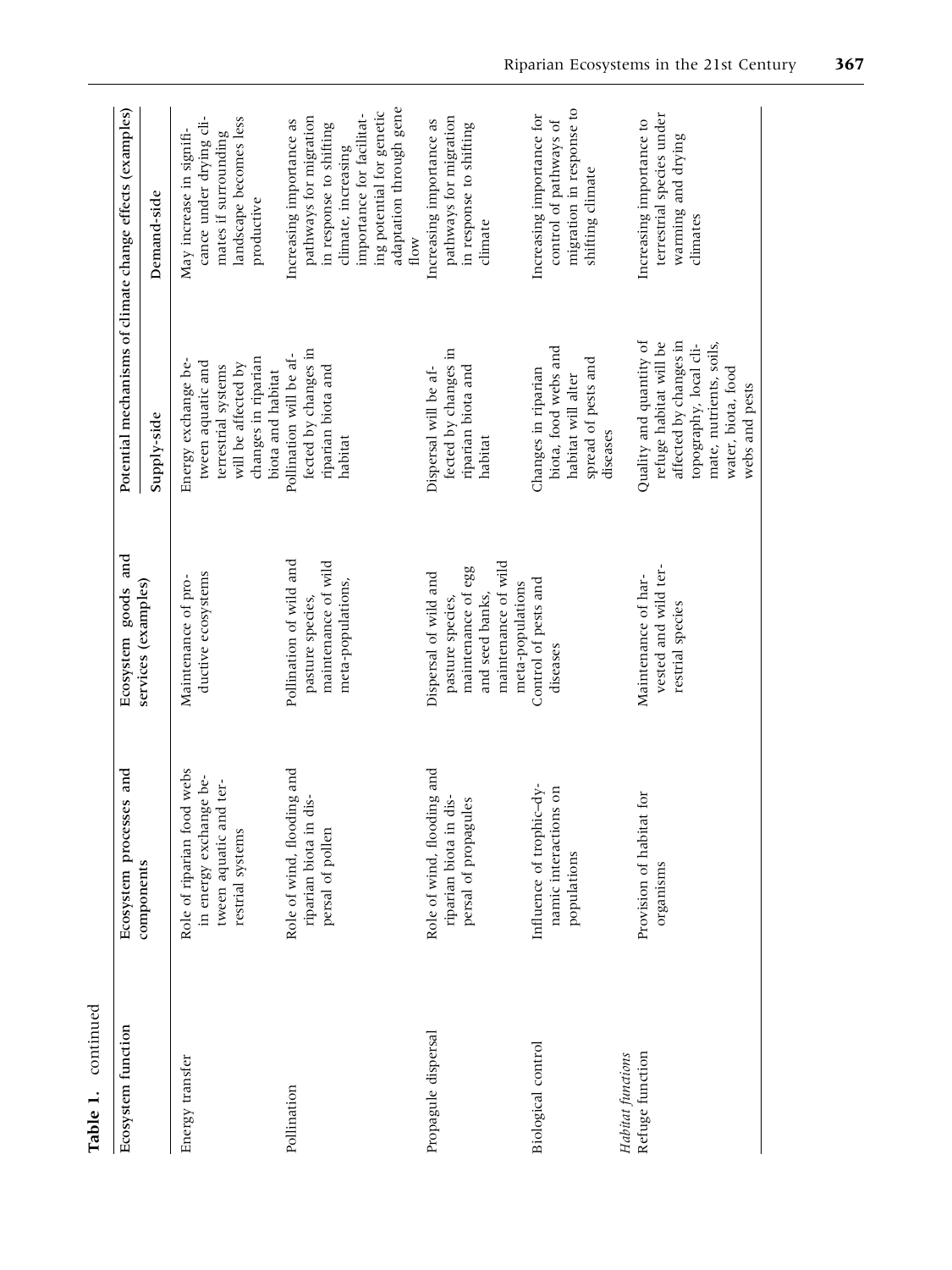| continued<br>Table 1.        |                                                                                                                           |                                                                                                |                                                                                                                                                                                 |                                                                                                                                            |
|------------------------------|---------------------------------------------------------------------------------------------------------------------------|------------------------------------------------------------------------------------------------|---------------------------------------------------------------------------------------------------------------------------------------------------------------------------------|--------------------------------------------------------------------------------------------------------------------------------------------|
| Ecosystem function           | Ecosystem processes and                                                                                                   | Ecosystem goods and                                                                            |                                                                                                                                                                                 | Potential mechanisms of climate change effects (examples)                                                                                  |
|                              | components                                                                                                                | services (examples)                                                                            | Supply-side                                                                                                                                                                     | Demand-side                                                                                                                                |
| Nursery function             | breeding, for example,<br>Provision of habitat for<br>water birds, fish                                                   | trial and aquatic spe-<br>Maintenance of terres-<br>cies                                       | Quality and quantity of<br>biota, food webs and<br>breeding habitat will<br>be affected by chan-<br>local climate, nutri-<br>ges in topography,<br>ents, soils, water,          | species under warming<br>Increasing importance to<br>terrestrial and aquatic<br>and drying climates                                        |
| Corridor function            | anisms<br>Provision of habitat for<br>movement of org                                                                     | trial and aquatic spe-<br>Maintenance of terres-<br>cies                                       | affected by changes in<br>isms through riparian<br>mate, nutrients, soils,<br>topography, local cli-<br>Movement of organ-<br>ecosystems will be<br>water, biota, food<br>pests | pathways for migration<br>Increasing importance as<br>in response to shifting<br>dimate                                                    |
| Structural function          | provi-<br>sion of structure (over-<br>hanging roots, canopy,<br>Influence on in-stream<br>habitats through<br>wood, etc.) | Maintenance of aquatic<br>species                                                              | fected by changes to<br>topography, vegeta-<br>Riparian influence on<br>habitat will be af-<br>structural aquatic<br>webs and pests<br>tion and soils                           | warming and drying cli-<br>Increasing importance to<br>aquatic species under<br>mates                                                      |
| Production functions<br>Food | re-<br>Provision of edible<br>sources                                                                                     | tence farming and<br>small-scale subsis-<br>Hunting, gathering,                                | Food production will be<br>affected by changes to<br>regulating and habi-                                                                                                       | landscape becomes drier<br>May increase in signifi-<br>cance if surrounding                                                                |
| Raw materials                | Provision of biomass for<br>human use                                                                                     | Construction and man-<br>Fodder and fertilizer<br>Fuel and energy<br>aquaculture<br>ufacturing | fected by changes in<br>regulating and habi-<br>materials will be af-<br>tat functions and<br>Production of raw<br>tat functions<br>biota                                       | cance under drying cli-<br>landscape becomes less<br>May increase in signifi-<br>mates if surrounding<br>and less productive<br>productive |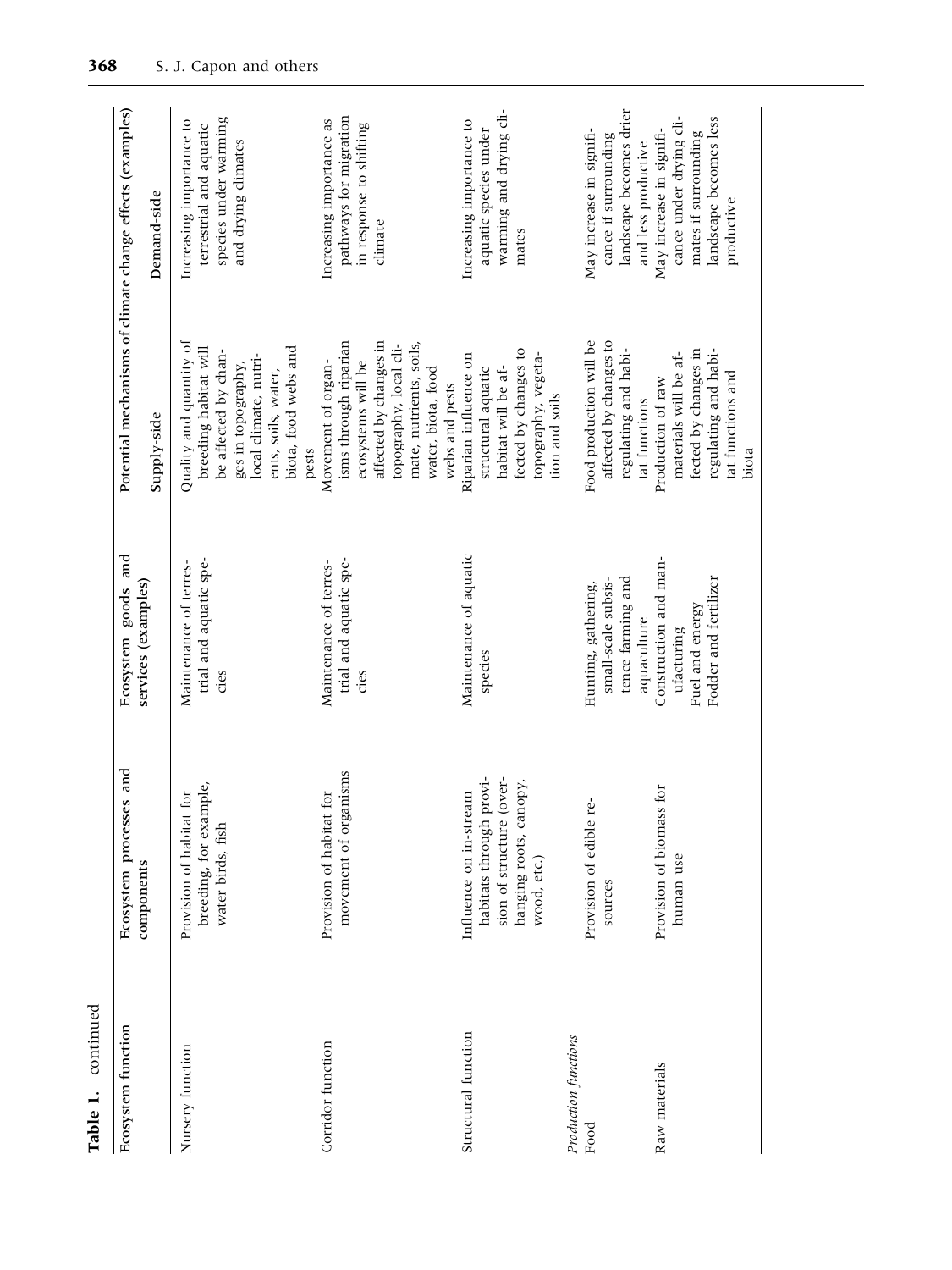| continued<br>Table 1.                          |                                                                             |                                                                               |                                                                                                                                           |                                                                                                                      |
|------------------------------------------------|-----------------------------------------------------------------------------|-------------------------------------------------------------------------------|-------------------------------------------------------------------------------------------------------------------------------------------|----------------------------------------------------------------------------------------------------------------------|
| Ecosystem function                             | Ecosystem processes and                                                     | Ecosystem goods and                                                           |                                                                                                                                           | Potential mechanisms of climate change effects (examples)                                                            |
|                                                | components                                                                  | services (examples)                                                           | Supply-side                                                                                                                               | Demand-side                                                                                                          |
| Genetic resources                              | Provision of genetic mate-<br>rials                                         | tance to pathogens<br>Improved crop resis-<br>Gene translocation<br>and pests | Diversity of genetic re-<br>with changed ripar-<br>sources will change<br>ian biota                                                       |                                                                                                                      |
| Ornamental resources                           | with or-<br>Provision of materials (for<br>example, biota)<br>namental use  | Resources for crafts,<br>souvenirs, etc.                                      | changes in regulating<br>Diversity of materials<br>functions and biota<br>will be affected by                                             | cance under drying cli-<br>landscape becomes less<br>May increase in signifi-<br>mates if surrounding<br>productive  |
| Aesthetic information<br>Information functions | Attractive landscape fea-<br>tures                                          | Enjoyment of scenery                                                          | topography and biota<br>Scenery will be altered<br>by changes in regu-<br>functions especially<br>lating and habitat<br>those influencing | become less attractive or<br>landscape is altered to<br>May increase in signifi-<br>cance if surrounding<br>familiar |
| Recreation                                     | with recreational use<br>Provision of landscape                             | Camping, fishing, bird-<br>watching                                           | ges in climate, topog-<br>Recreational utility will<br>be affected by chan-<br>raphy, soil, water,<br>and biota                           | amenable for recreation<br>landscape becomes less<br>May increase in signifi-<br>cance if surrounding                |
| Cultural and artistic<br>information           | tures with cultural value<br>Provision of natural fea-                      | Use as motive for cul-<br>tural and artistic<br>activities                    | ally valuable features<br>Culturally and spiritu-<br>and places may be                                                                    | landscape is significantly<br>May increase in signifi-<br>cance if surrounding                                       |
| Spiritual and historic<br>information          | tures with spiritual and<br>Provision of natural fea-<br>historic value     | Use for religious or his-<br>toric purposes                                   | altered due to chan-<br>ges in topography,<br>vegetation, etc.                                                                            | altered                                                                                                              |
| Science and education                          | tures with scientific and<br>Provision of natural fea-<br>educational value | Use for research or<br>education                                              | will vary with other<br>tional opportunities<br>Scientific and educa-<br>changes                                                          | Increased significance for<br>adaptive learning and<br>management                                                    |
|                                                |                                                                             |                                                                               |                                                                                                                                           |                                                                                                                      |

Sources: references in text

Soures: references in text<br>Potential mechanisms for climate change effects on the supply of ecosystem goods and strict and or and or also indicated. N.B. This table is not intended to be exhaustive, nor universally applica Potential mechanisms for climate change effects on the supply of ecosystem goods and some and their importance and or distanced. N.B. This table is not intended to be exhaustive, nor universally applicable, but rather provide a framework via which susceptibility of key elements of riparias cosystems to climate change impacts, and their interactions, can be considered in particular regional settings (adapted from de Groot and others 2002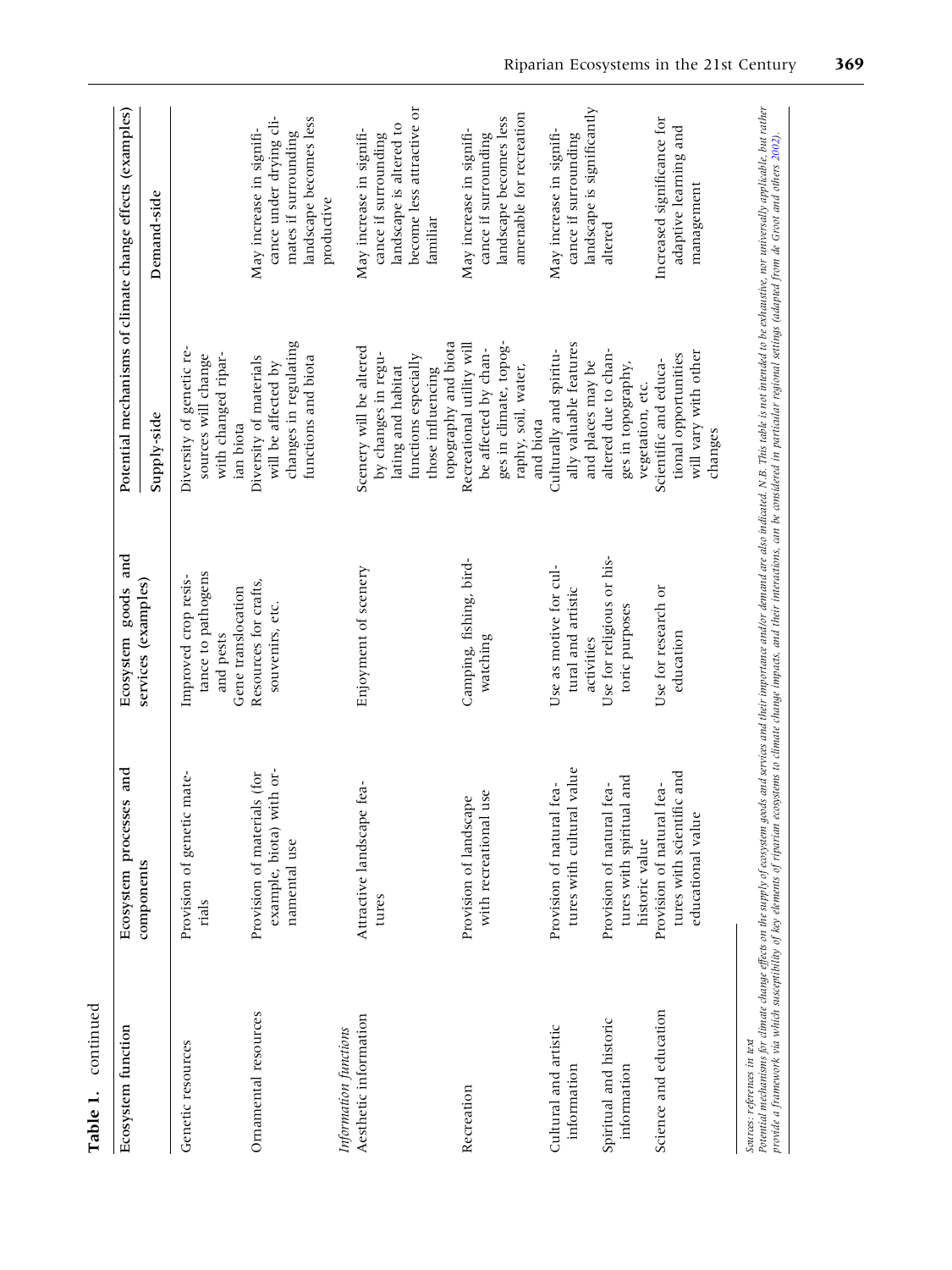others [2005;](#page-21-0) Clarke and others [2008\)](#page-19-0). With typically cooler air temperatures and higher relative humidity than surrounding uplands (Brosofske and others [1997;](#page-19-0) Danehy and Kirpes [2000](#page-19-0)), riparian ecosystems provide refuge, breeding, nursery and feeding habitat, and corridors for movement to many terrestrial and aquatic organisms (Mac Nally and others [2000](#page-20-0); Fleishman and others [2003](#page-20-0)). Riparian ecosystems also influence habitats of adjacent and downstream aquatic ecosystems by regulating light, water temperature and material inputs (for example, sediments, litter, wood; Bunn and others [1999\)](#page-19-0). In addition, many production functions (that is, provision of resources) and information functions (that is, provision of information to humans for spiritual enrichment, mental development and leisure) that are exploited and valued by humans are provided by riparian ecosystems (de Groot and others [2002;](#page-20-0) Table [1](#page-6-0)).

Riparian ecosystem functions contribute to the provision of ecosystem goods and services that are disproportionately abundant, with respect to surface area, than those supplied by many, if not most other, ecosystem types (Millennium Ecosystem Assessment [2005](#page-20-0); Ten Brink [2009\)](#page-21-0). The diversity and high value of riparian ecosystem functions, goods and services are supported by two key characteristics of (undisturbed) riparian ecosystems: (1) high spatial connectivity, internally and in relation to adjacent ecosystems and (2) high levels of environmental heterogeneity. These attributes both arise from the topographic position of riparian ecosystems and the central role played by variable fluvial disturbance regimes. The capacity of riparian ecosystems to provide many ecosystem functions, goods and services in landscapes reflects levels of lateral (for example, between rivers and their floodplains), longitudinal (that is, between upper and lower reaches), and vertical (that is, between subsurface and surface waters) connectivity, all of which facilitate and regulate the exchange of materials, energy and biota through and within riparian ecosystems (Ballinger and Lake [2006\)](#page-19-0). The high degree of heterogeneity characteristic of riparian ecosystems (for example, Stromberg and others [2007\)](#page-21-0) is significant for the provision of habitat functions and the ecosystem goods and services associated with these (Table [1\)](#page-6-0).

Given their dependence on ecosystem components and processes, many riparian ecosystem functions that are important at local and landscape scales can be considered sensitive to climate change (Table [1](#page-6-0)). The two key characteristics supporting the capacity of riparian ecosystems to provide

functions of importance in landscapes (that is, connectivity and heterogeneity) are particularly susceptible to climate change effects. Levels of lateral, longitudinal, and vertical connectivity between aquatic and terrestrial ecosystems, critical to many regulating functions provided by riparian ecosystems, will be altered directly by changes in precipitation and hydrology and their effects on riparian ecosystem components and processes. Habitat functions with landscape-scale significance are also sensitive to climate change due to altered connectivity. Changes in riparian vegetation structure may alter the suitability of riparian ecosystems as refuge or breeding habitat for terrestrial fauna or affect the capacity of riparian zones to provide corridors for movement of biota between upper and lower reaches of the catchment or vice versa. Aquatic ecosystems will be affected by changes in riparian vegetation that alter the regulation of in-stream light and temperature and the input of sediment, nutrients, and pollutants (for example, Davies [2010](#page-19-0)).

Climate-change-induced changes in fluvial and other disturbance regimes (for example, fire, tropical cyclones, and so) also have the potential to alter the physical, chemical, and biological heterogeneity of riparian ecosystems. Under a drying climate, and especially where drought becomes more prevalent, examples from other aquatic ecosystems suggest that homogenization is a probable outcome (Lake and others [2010](#page-20-0)). Diminishment of channels and a proclivity for simple, single-channel stream morphology are likely to result from reductions in flow (Ashmore and Church [2001](#page-19-0)). If the variability of flooding regimes decreases (for example, where overall flood frequency is reduced and flow regimes become dominated by frequent, large, and intense events), the characteristic patchiness of many riparian ecosystem components, such as soil, nutrients, litter, and vegetation, may also decline because heterogeneity amongst these components tends to be driven primarily by variable patterns of flooding and drying (Stromberg and others [2007](#page-21-0)). Conversely, increases in the temporal variability of precipitation and runoff anticipated in higher latitudes and some tropical regions, may lead to greater disturbance-driven heterogeneity in some riparian ecosystem components and processes. Such an outcome may have significant implications for biota dependent on relatively predictable hydrologic events (for example, Junk and others [1989\)](#page-20-0).

Effects of climate change on the provision of goods and services by riparian ecosystems are likely to result from changes to the ecosystem components, processes and functions with which they are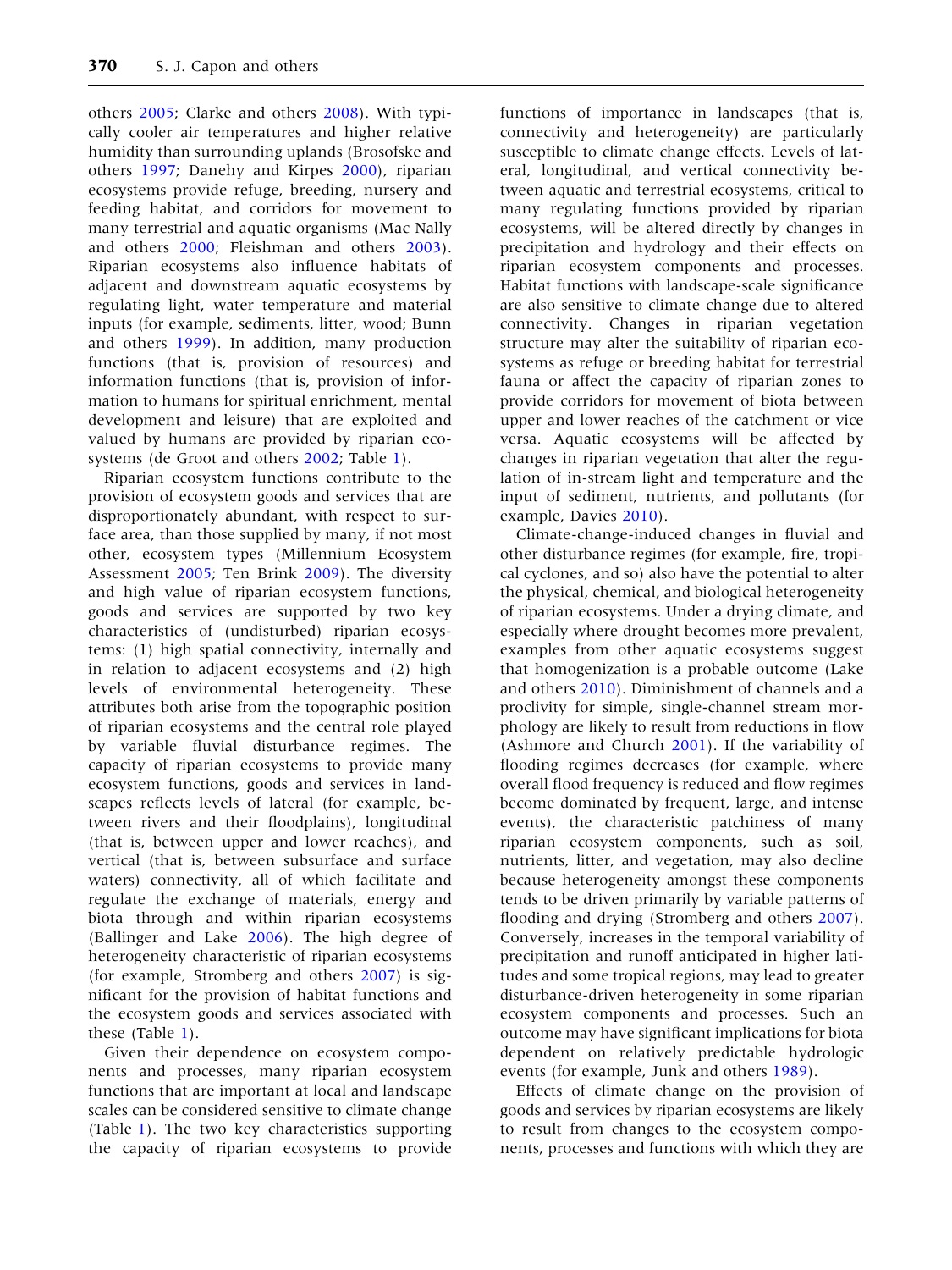associated, and complex feedback loops among these (Table [1\)](#page-6-0). Although the direction and magnitude of these effects will vary spatially, depending on exposure to climate change and the sensitivity of local riparian ecosystem components and processes, negative effects on the supply of ecosystem goods and services associated with freshwater systems are widely anticipated in the absence of adaptation (for example, Gleick [2003;](#page-20-0) Bates and others [2008;](#page-19-0) Dragoni and Sukhiga [2008](#page-20-0); Palmer and others [2008](#page-21-0); Vörösmarty and others [2010\)](#page-22-0). In regions where declines in precipitation and runoff are projected, there are clear risks to the capacity of riparian ecosystems to supply the many important ecosystem goods and services that are shaped by hydrologic connectivity (Table [1](#page-6-0)). In regions where increased precipitation and runoff are projected, such riparian ecosystem goods and services also face risks due to increased variability in precipitation and runoff and shifts in the seasonal timing of flows (Bates and others [2008\)](#page-19-0).

Changes to the role and significance of riparian ecosystem functions, as well as human demand for riparian ecosystem goods and services, are also probable outcomes of climate change. In many cases, riparian ecosystem functions, goods, and services can be expected to become more important, particularly at a landscape scale (Table [1](#page-6-0)). Rising temperatures in aquatic and terrestrial ecosystems, for example, increase the importance of the role of riparian vegetation in providing thermal refuges for biota (Davies [2010](#page-19-0)). Similarly, the provision of corridors for the movement of biota may become increasingly crucial as organisms seek pathways for migration in response to shifting climatic conditions. With respect to goods and services provided to human systems, demand for potable water is likely to intensify under drying climates (Bates and others [2008](#page-19-0)). Additionally, the protection afforded by riparian vegetation from effects associated with storms and floods (for example, mitigation of erosion) will be even more important where such events increase in frequency and intensity.

## PATHWAYS FOR PLANNED ADAPTATION OF RIPARIAN ECOSYSTEMS

Human adaptation to climate change can be autonomous or planned, proactive or reactive, and can involve physical, on-the-ground actions and a range of socio-economic, political, or cultural changes, collectively referred to here as 'governance'. Goals of human adaptation, which may be

explicit or implicit, typically are to reduce exposure or minimize sensitivity to climate change or to increase adaptive capacity, or some combination of these (Table [2\)](#page-13-0). Drivers for human adaptation concern the minimization of risks associated with changing climatic conditions, especially the frequency and severity of extreme events, or to capitalize on opportunities these provide (Füssell [2007\)](#page-20-0). Adaptation measures that address only socio-economic risks or opportunities can be maladaptive for natural ecosystems and biodiversity (Hulme [2005\)](#page-20-0), reinforcing the need for planned, proactive adaptation of conservation and natural resources management practices. Many such adaptation approaches have been implemented and proposed (for example, Steffen and others [2009](#page-21-0); Hansen and Hoffman [2011](#page-20-0)) that broadly encompass: (1) adaptation of existing management approaches; (2) hard adaptation measures; (3) retreat; (4) ecological engineering; and (5) a range of governance approaches. Each is summarized here with respect to riparian ecosystems (Table [2](#page-13-0)).

## Adaptation of Existing Management Approaches

Many existing approaches to riparian management can be seen as adaptive if conducted in a framework of risk and uncertainty. Management of nonclimatic threats (for example, pollution control, flow restoration, riparian fencing, and so on) can reduce the vulnerability of ecosystem components and processes to climate change and simultaneously build adaptive capacity (Table [2](#page-13-0)). Restoration activities (for example, riparian revegetation) are critical for reducing sensitivity and building adaptive capacity, particularly where restoration targets concern the protection, restitution or enhancement of riparian ecosystem functions and services such as temperature regulation of instream habitats (Davies [2010;](#page-19-0) Seavy and others [2009\)](#page-21-0). Under the uncertain and transformational conditions imposed by climate change, riparian restoration might be particularly adaptive if, rather than driven by targets tied to antecedent reference conditions, restoration goals are more 'openended', emphasizing minimal levels of intervention and allowing for a range of future trajectories of ecological change that account for autogenic (for example, succession) and allogenic processes (for example, propagule dispersal; Hughes and others [2012\)](#page-20-0). Prioritization of investments made in threat management and restoration should account for risks to capital, including infrastructure and social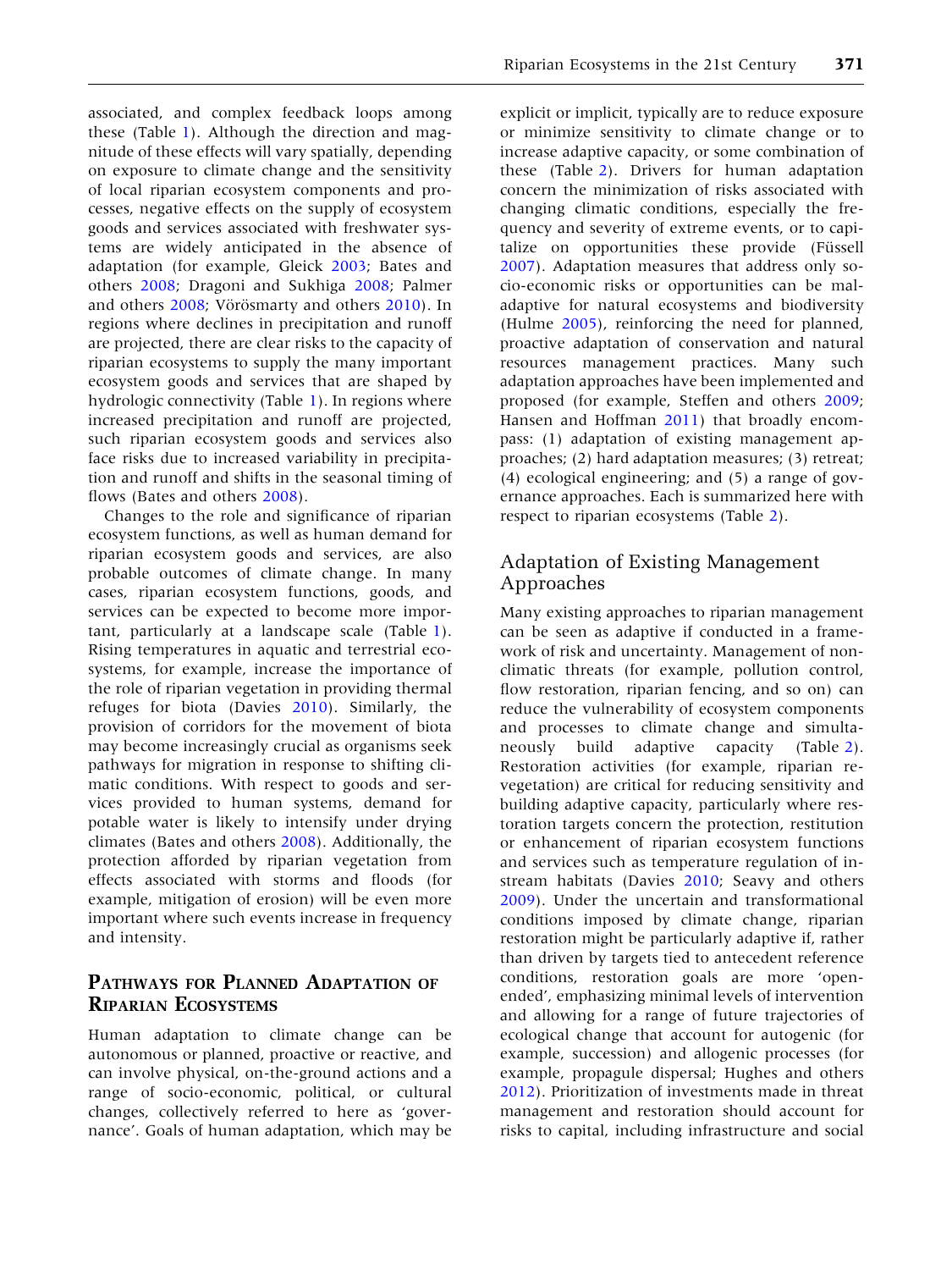<span id="page-13-0"></span>

| Adaptation                                                                                             | Target(s)                                                                 | Adaptation goal    |                         |                                  | Potential for     | Potential for     | Irreversibility | Opportunity costs |
|--------------------------------------------------------------------------------------------------------|---------------------------------------------------------------------------|--------------------|-------------------------|----------------------------------|-------------------|-------------------|-----------------|-------------------|
| option                                                                                                 |                                                                           | exposure<br>Reduce | sensitivity<br>Minimize | adaptive<br>Increase<br>capacity | multiple benefits | perverse outcomes |                 |                   |
| existing stress-<br>Management of<br>ors in climate<br>change risk                                     | Adaptation of existing management approaches<br>Management tar-<br>get(s) | $\geq$             | ≻                       | ≻                                | High              | Low               | Low             | Low               |
| tion, for exam-<br>Riparian restora-<br>framework<br>ple, re-                                          | whole ecosys-<br>Vegetation,<br>tem                                       | ≻                  | ≻                       | ≻                                | High              | Low               | Low             | Moderate          |
| Hard adaptation approaches<br>protected area<br>Expansion of<br>vegetation<br>network                  | Whole ecosystem,<br>landscape                                             | Z                  | ≻                       | Υ                                | High              | Low               | Moderate        | Moderate          |
| new structures,<br>Construction of<br>barrages, sea<br>for example,<br>walls, weirs                    | Fluvial processes<br>goods and ser-<br>and associated<br>vices            | ≻                  | ≻                       | Z                                | Low-moderate      | High              | High            | Moderate-high     |
| Construction of<br>new channel<br>bank/bed<br>armoring                                                 | Fluvial processes<br>goods and ser-<br>and associated<br>vices            | ≻                  | ≻                       | $\square$                        | Low-moderate      | High              | High            | Moderate-high     |
| example, sprin-<br>agement infra-<br>Meso- or micro-<br>structure, for<br>climate man-<br>kler systems | Local climate                                                             | ≻                  | ≻                       | Z                                | Low-moderate      | Moderate          | Low-moderate    | Low-moderate      |
| Artificial habitats,<br>roosting struc-<br>for example,<br>tures                                       | Specific taxa                                                             | Z                  | ≻                       | ≻                                | Moderate          | Moderate          | Low-moderate    | Low-moderate      |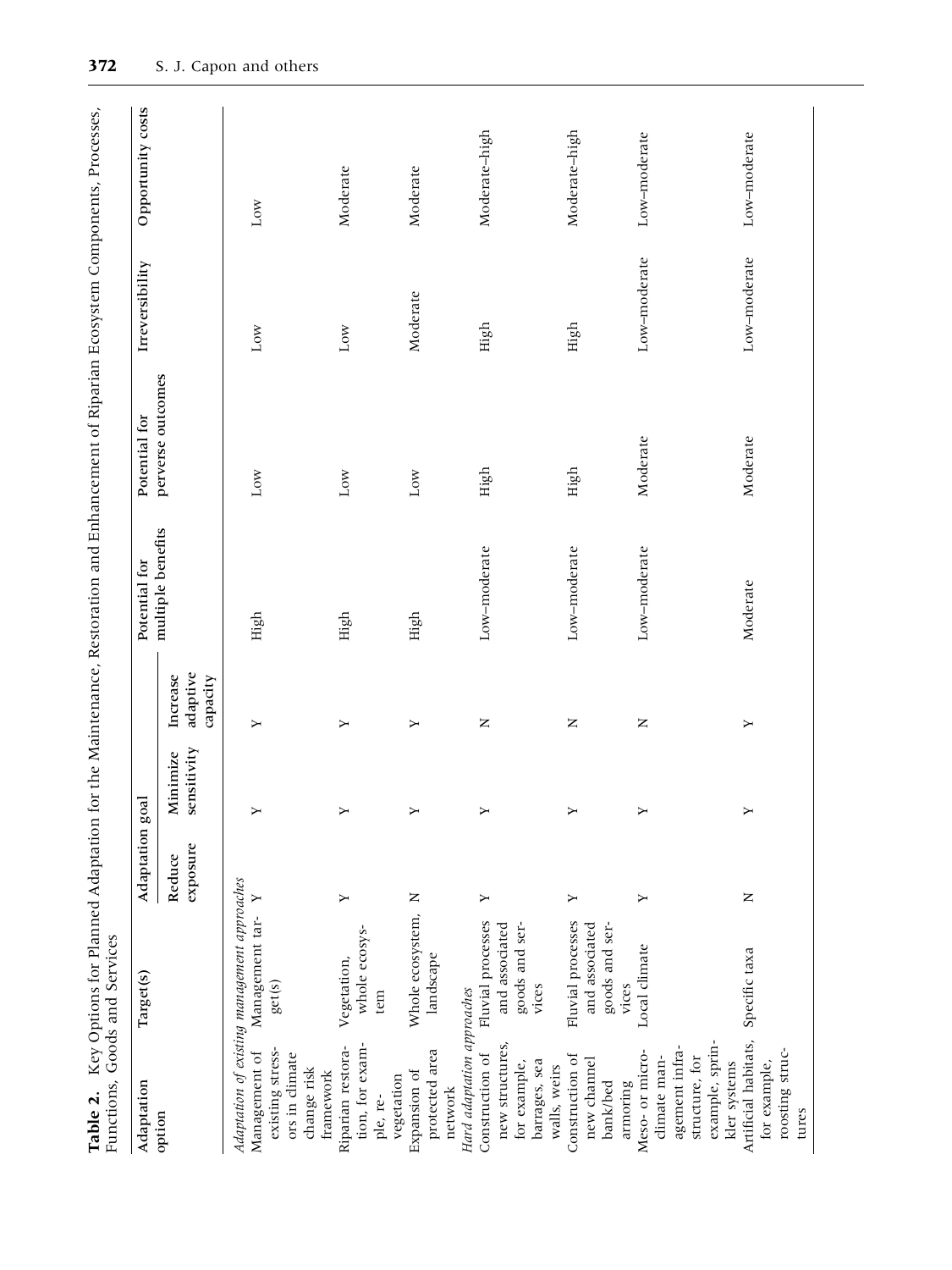| continued<br>Table 2.                                                                                               |                                                                                 |                    |                         |                                  |                   |                   |                 |                   |
|---------------------------------------------------------------------------------------------------------------------|---------------------------------------------------------------------------------|--------------------|-------------------------|----------------------------------|-------------------|-------------------|-----------------|-------------------|
| Adaptation                                                                                                          | Target(s)                                                                       | Adaptation         | goal                    |                                  | Potential for     | Potential for     | Irreversibility | Opportunity costs |
| option                                                                                                              |                                                                                 | exposure<br>Reduce | sensitivity<br>Minimize | adaptive<br>Increase<br>capacity | multiple benefits | perverse outcomes |                 |                   |
| tivity or habitat<br>crease connec-<br>existing struc-<br>Retrofitting of<br>tures to in-<br>functions              | Specific taxa, bio-<br>tic community                                            | Z                  | Υ                       | Υ                                | High              | Moderate          | Moderate        | Low-moderate      |
| management of<br>tures in climate<br>existing struc-<br>Adaptation of<br>change risk<br>framework<br>Retreat        | Management tar-<br>get(s)                                                       | Y                  | Y                       | ≻                                | Moderate-high     | Low-high          | Low             | Low               |
| Removal of exist-<br>ing structures                                                                                 | Whole ecosystem,<br>landscape, eco-<br>system goods<br>and services             | $\square$          | ≻                       | ≻                                | High              | Moderate          | Moderate-high   | Moderate          |
| Ecological engineering<br>minimization of<br>development<br>Prevention or                                           | Whole ecosystem,<br>landscape, eco-<br>system goods<br>and services             | $\square$          | Y                       | Y                                | High              | Low               | Low             | Moderate-high     |
| ture conditions<br>duction of spe-<br>genotypes sui-<br>Managed intro-<br>ted to new or<br>predicted fu-<br>cies or | ecosystem, eco-<br>system goods<br>Biotic commu-<br>and services<br>nity, whole | ≻                  | Y                       | Y                                | Moderate-high     | Moderate-high     | Moderate-high   | Moderate-high     |
| of riparian veg-<br>Over-restoration<br>etation                                                                     | tem, landscape<br>whole ecosys-<br>Vegetation,                                  | Y                  | Y                       | Y                                | High              | Moderate          | Moderate-high   | Moderate          |
| Species transloca-<br>tion and<br>banks'                                                                            | Specific taxa                                                                   | Y                  | Υ                       | $\mathsf{z}$                     | Low               | Moderate-high     | Moderate-high   | Moderate-high     |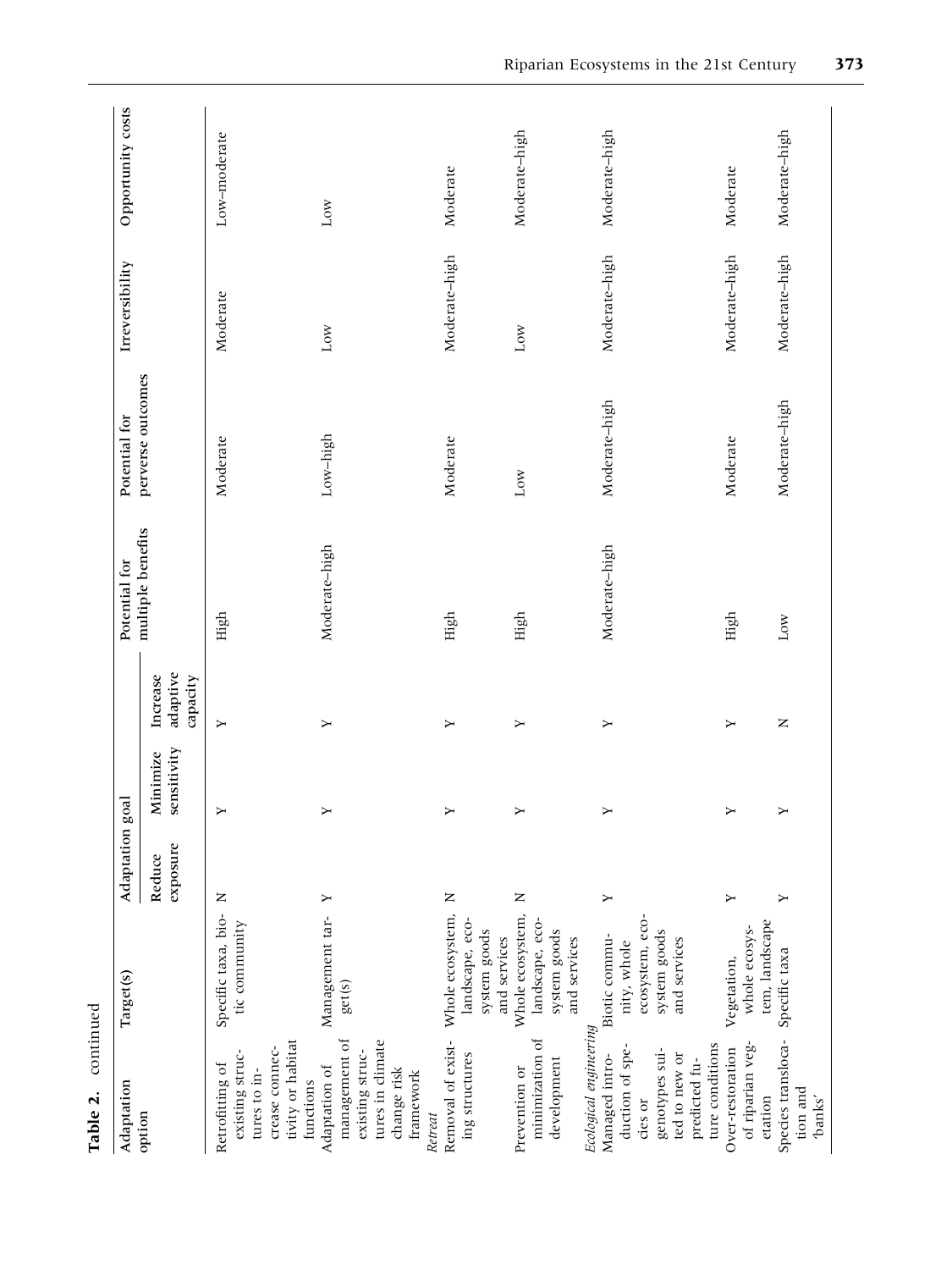| Adaptation                                                                                                                                     | Target(s)                                                                                      | Adaptation         | goal                    |                                  | Potential for     | Potential for                                                                                                                                                                                                                                                                                                                                                                                                                                                                                                                                                                                                                                                                                     | Irreversibility | Opportunity costs |
|------------------------------------------------------------------------------------------------------------------------------------------------|------------------------------------------------------------------------------------------------|--------------------|-------------------------|----------------------------------|-------------------|---------------------------------------------------------------------------------------------------------------------------------------------------------------------------------------------------------------------------------------------------------------------------------------------------------------------------------------------------------------------------------------------------------------------------------------------------------------------------------------------------------------------------------------------------------------------------------------------------------------------------------------------------------------------------------------------------|-----------------|-------------------|
| option                                                                                                                                         |                                                                                                | exposure<br>Reduce | sensitivity<br>Minimize | adaptive<br>Increase<br>capacity | multiple benefits | perverse outcomes                                                                                                                                                                                                                                                                                                                                                                                                                                                                                                                                                                                                                                                                                 |                 |                   |
| communication<br>goods and ser-<br>Education and<br>on riparian<br>ecosystem<br>functions,<br>Governance                                       | managers, deci-<br>Human commu-<br>nity, land and<br>water policy<br>sion-makers<br>makers and | Z                  | Σ                       | Y                                | Moderate-high     | Low                                                                                                                                                                                                                                                                                                                                                                                                                                                                                                                                                                                                                                                                                               | Low             | Low               |
| Improved social<br>information<br>involving<br>networks<br>vices                                                                               | Human commu-<br>nity                                                                           | Y                  | Y                       | Y                                | Moderate-high     | Low                                                                                                                                                                                                                                                                                                                                                                                                                                                                                                                                                                                                                                                                                               | Low             | Low               |
| Changes to prop-<br>erty rights, for<br>example, land<br>tenure, water<br>rights, etc.<br>access                                               | Human commu-<br>nity                                                                           | ≻                  | Σ                       | Υ                                | High              | Moderate                                                                                                                                                                                                                                                                                                                                                                                                                                                                                                                                                                                                                                                                                          | High            | Moderate-high     |
| tices, including<br>agement prac-<br>gathering and<br>interpretation<br>Adaptive man-<br>information<br>change risk<br>framework<br>in climate | Management tar-<br>get(s)                                                                      | $\geq$             | ≻                       | ≻                                | High              | Low                                                                                                                                                                                                                                                                                                                                                                                                                                                                                                                                                                                                                                                                                               | Low             | Low               |
|                                                                                                                                                |                                                                                                |                    |                         |                                  |                   | For each adaptation option, key management targets and adaptation goals with respect to reducing exposure and or sensitivity to climate changes and increasing adaptive capacity are identified. The potential for adaptation<br>effects beyond the intended target(s) is also suggested, both in terms of positive (that is, multiple benefits) and negative consequences (that is, perverse outcomes). The final columns indicate probable levels of irrevers<br>options, referring to the ease of their removal (for example, physically, legally and/or connically) once implemented, and opportunity costs, defined here as the costs associated with the options sacrificed in choosing tha |                 |                   |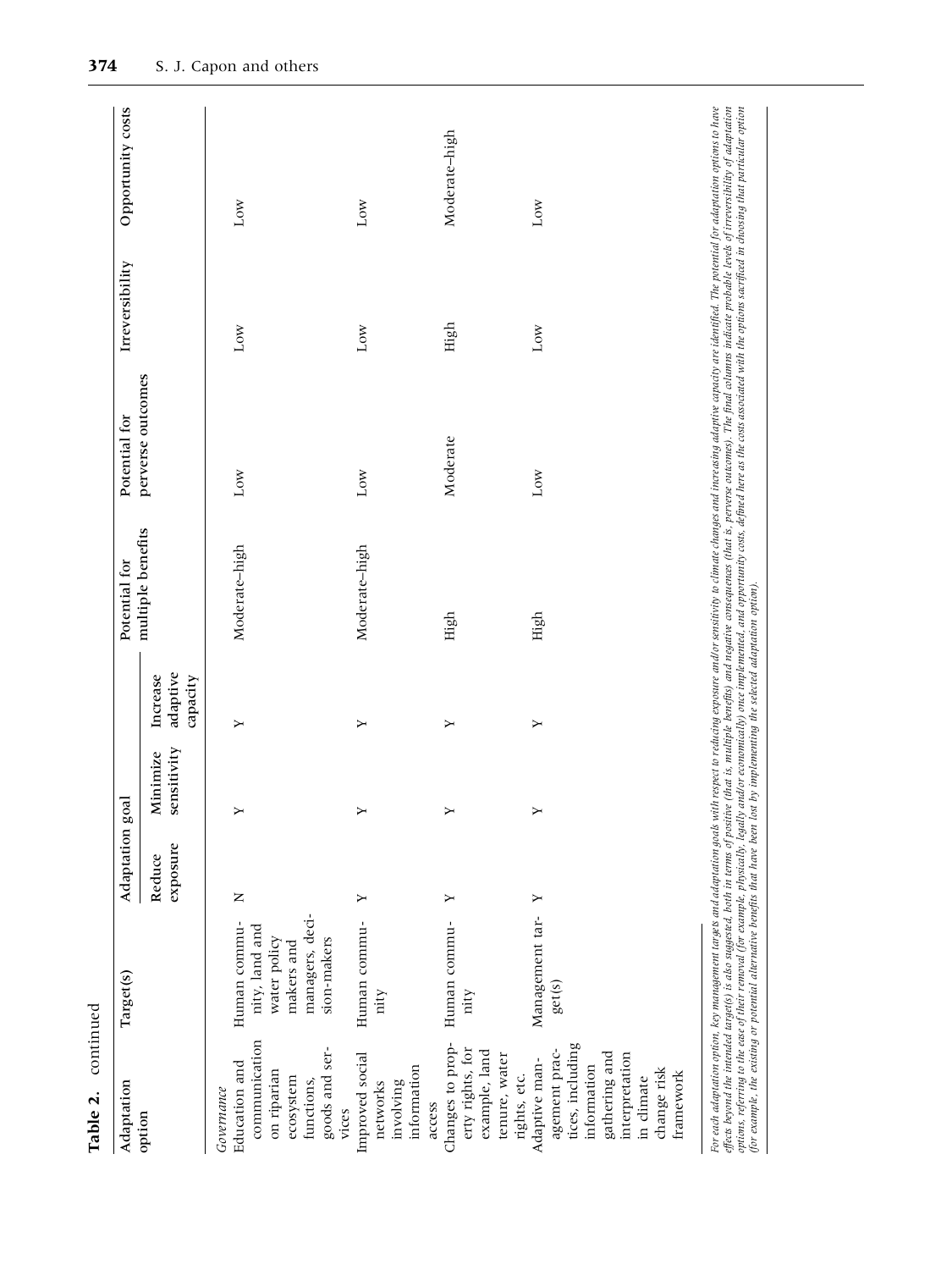capital, from exposure to climate change (for example, sea-level rise).

Protected areas may become relatively more important in the context of climate change adaptation to reduce sensitivity and build adaptive capacity of ecosystems and biodiversity (Steffen and others [2009;](#page-21-0) Hansen and Hoffman [2011](#page-20-0)). A focus on the protection of existing and potential climate refuges, or ecosystems known to be resistant to extreme climatic events, is especially adaptive. Landscape-level planning is likely to be effective for protected area networks, including corridors and prioritization of off-reserve conservation measures (for example, Steffen and others [2009;](#page-21-0) Wilby and others [2010](#page-22-0)). More novel, transformative approaches may involve some degree of spatial or temporal flexibility in protected area status (for example, gazetting reserves in locations identified as likely to be significant in the future; Fuller and others [2010](#page-20-0)). Given the structural and functional significance of riparian ecosystems, their incorporation into protected-area networks may have many benefits for biodiversity. Protection of remaining free-flowing streams and their riparian ecosystems under 'wild' or 'heritage rivers' programs, for instance, may have many benefits for autonomous ecological adaptation at a landscape scale (Palmer and others [2007;](#page-21-0) Pittock and Finlayson [2011\)](#page-21-0).

## Hard Adaptation Approaches

Hard approaches to adaptation involve the use of physical infrastructure to control or minimize a system's exposure and sensitivity to climate change (Table [2](#page-13-0)). Hard measures for riparian ecosystems can include the construction of barrages, sea walls, weirs and armoring (Pittock and Lankford [2010](#page-21-0)). Such measures are often intended to protect ecosystem goods and services (for example, water resources) or human settlements and infrastructure, in which case they are designed to replace natural ecosystem services (for example, flood protection) that are thought to be inadequate under actual or projected climatic conditions. Some hard approaches explicitly address ecological objectives. Engineering interventions such as water delivery channels and regulating structures that aim to use less water to conserve more riparian biodiversity are being implemented in some places including Australia's Murray-Darling Basin (Pittock and others [2012\)](#page-21-0). Use of infrastructure to adjust local meso- or microclimates (for example, sprinkler systems or shade cloth to lower extreme temperatures) or the introduction of artificial habitats (for

example, roosting structures) are other hard approaches.

Hard approaches to climate-change adaptation seek to 'hold the line' rather than to facilitate autonomous adaptation. Hard-engineering measures risk failure when modest thresholds are exceeded (for example, breaching of levee banks) and can be maladaptive at larger scales. They may result in a wide range of unintended and perverse consequences (for example, redirection of erosive outcomes) that may be difficult to reverse and that may be associated with high opportunity costs (Barnett and O'Neill [2010;](#page-19-0) Nelson [2010\)](#page-21-0). Where hard-engineering measures are employed, an adaptive approach might entail periodic review of works (for example, through relicensing) to enable regular appraisal of costs and benefits and identification of necessary remedial actions (Pittock and Hartmann [2011](#page-21-0)). The renovation of infrastructure required to keep it safe under a changing climate provides an opportunity to retrofit technology to reduce environmental effects (for example, by introducing habitat diversity to hard surfaces or using fish-ladders to increase connectivity; Pittock and Hartmann [2011](#page-21-0)). The management and operation of hard-engineering structures such as dams can be adapted to provide greater ecological benefits such as the allocation of environmental flow releases or dilution flows.

#### Retreat

Retreat involves the partial or complete removal of hard-engineering structures. A retreat strategy aims to facilitate autonomous ecological adaptation by providing space and time for ecosystem components and processes to respond to climate change and to reduce their sensitivity to these by removing other stressors associated with the perverse effects of existing infrastructure (Table [2\)](#page-13-0). Two examples relevant here are the restoration of floodplains to provide room to safely manage flood peaks, along with many other co-benefits (Pittock [2009\)](#page-21-0), and the removal of redundant or deteriorating dams to increase connectivity in rivers and riparian ecosystems (Stanley and Doyle [2003\)](#page-21-0).

## Ecological Engineering

A wide range of ecological engineering approaches have been proposed as adaptation measures to climate change, many of which have relevance to riparian ecosystems. These include the managed introduction of species or genotypes more suited to altered conditions, either from ex situ populations or from genetically modified stock (for example,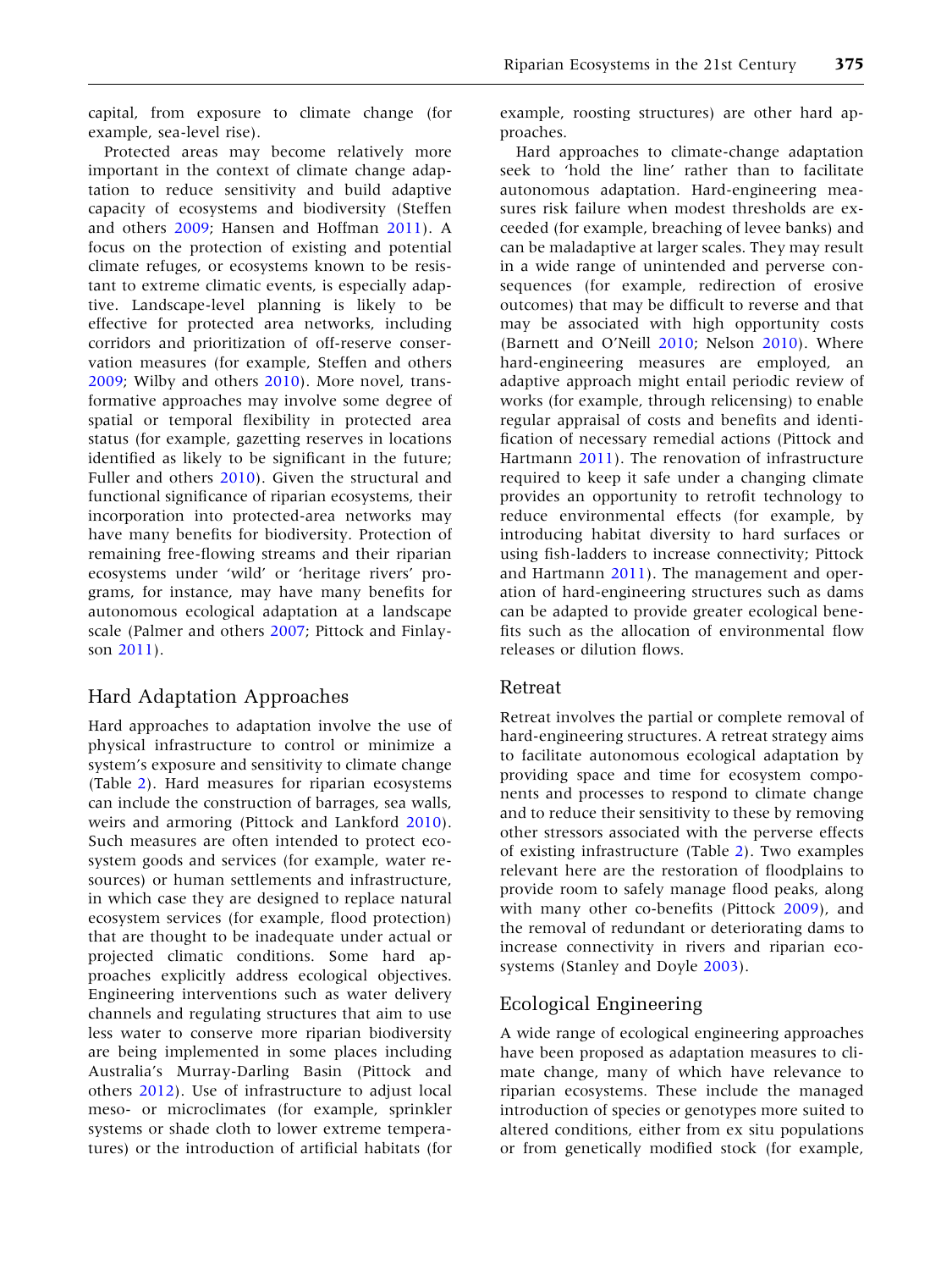Grady and others [2011;](#page-20-0) Sgrò and others [2011](#page-21-0)). These strategies build the adaptive capacity of populations or increase the resilience of biological communities to climate change locally (Steffen and others [2009\)](#page-21-0). Ecological engineering approaches may enhance ecosystem functions (for example, through the 'over restoration' of riparian vegetation to increase the provision of shade to in-stream habitats; Davies [2010](#page-19-0)). Such approaches seek to accommodate and direct change whereas hardengineering approaches usually intend to prevent or minimize change (Table [2](#page-13-0)). More extreme ex situ conservation actions (for example, species translocation and species banks) may be required to conserve species or ecosystems with requirements beyond the limits of less interventionalist adaptation (Steffen and others [2009](#page-21-0)). Planned species translocations may be more effective for conserving species with limited dispersal capabilities than approaches that aim to facilitate migration by increasing connectivity (Hulme [2005\)](#page-20-0).

#### Governance

Governance adaptation strategies are concerned with directing human responses to climate change including managed or planned responses as well as autonomous responses (that is, spontaneous adaptation triggered by ecological, market or welfare changes and not constituting a conscious response to climatic stimuli; IPCC [2001](#page-20-0)). Education and communication strategies to engender public and political support for adaptation are central to these approaches (for example, Steffen and others [2009](#page-21-0)). With respect to riparian ecosystems, promoting an increased awareness of the significance of the ecosystem functions, goods and services they provide is fundamental (Table [2\)](#page-13-0).

To survive, prosper, and remain sustainable under a changing climate, individual land-holders that are dependent on riparian ecosystem goods and services (for example, graziers, farmers, and fishers) need to adapt to changes in riparian ecosystems. Several factors can influence the extent to which such adaptation occurs including a range of motivating factors and barriers to adaptation (Campbell and Stafford-Smith [2000](#page-19-0); Ford and others [2006;](#page-20-0) Leonard and Pelling [2010](#page-20-0)). Social networks play an important role in motivating individuals to participate in adaptation processes (Marshall and others [2007](#page-20-0); Guerrero and others [2010\)](#page-20-0). Individual adaptive capacity is significantly correlated with the extent to which landholders are both formally and informally networked (Marshall and others [2007;](#page-20-0) Marshall [2010](#page-20-0)). Farmers, fishers,

or graziers that are well connected to formal sources of information (for example, extension officers, industry representatives, researchers, or other government officials) are more likely to have the capacity to adapt. Networks engender interest in adapting and provide opportunities to develop more positive perceptions of risks associated with adaptation and the necessary skills to change and emotional support to undertake change.

From an institutional perspective, changes to property rights regimes are likely to be particularly important for riparian ecosystems, both for minimizing existing stressors and for building ecosystem resilience. Water licenses, land zoning, and tenure for conservation are core considerations (Pannell [2008\)](#page-21-0). Economic approaches (for example, flexible water markets or incentive systems) can promote more efficient, equitable, and sustainable use and distribution of critical resources (Gleick [2003](#page-20-0)). Changes to the organizational structure of institutions involving the distribution of centralized control may be similarly adaptive, with regional and local institutions (for example, river basin or watershed catchment management groups) being important for facilitating adaptive management of riparian ecosystems (Gleick [2003](#page-20-0); Pittock [2009](#page-21-0)). Greater integration across sectors and collaboration among organizations in planning and management will be vital, particularly with respect to land use and development planning at a basin or watershed scale (Palmer and others [2008](#page-21-0)). A shift in the focus of management from 'controlling' to 'learning' through the adoption of a strategic adaptive management approach, is widely acknowledged as critical for gaining adaptive capacity amongst socioecological systems (Pahl-Wostl [2007;](#page-21-0) Kingsford and others [2011\)](#page-20-0).

#### Capacity for Planned Adaptation

Effective planned adaptation for riparian ecosystems is likely to be favored by several factors other than a relatively high capacity for autonomous ecological adaptation (sensu Füssell [2007](#page-20-0)). There are strong existing social and political drivers for the protection of riparian ecosystem functions, goods, and services, particularly in relation to water resources, but also for recreational, cultural, aesthetic, and other information functions (Table [1](#page-6-0)). Conflicts around such issues, exacerbated by high levels of exposure and sensitivity of riparian ecosystems to climate change, have created an imperative for action (Palmer and others [2007](#page-21-0), [2009\)](#page-21-0). The risks associated with climate change present an opportunity to manage such conflicts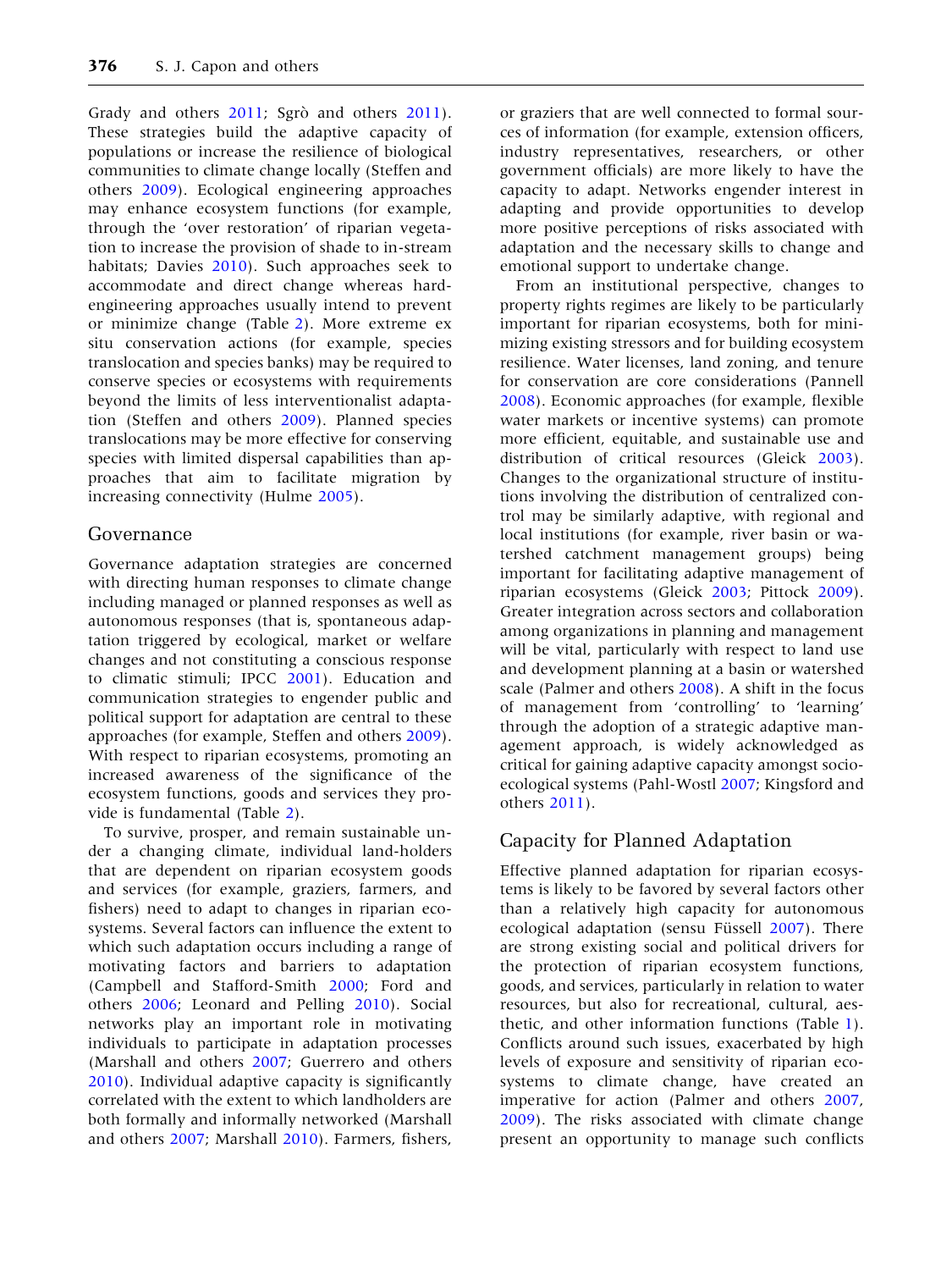using approaches that might not have been socially or politically acceptable in the past (for example, retreat approaches, flexible water markets, or retrofitting of engineering structures; Pittock and Hartmann [2011;](#page-21-0) Perry and others [2012](#page-21-0)). Increasing recognition of the importance of riparian ecosystem functions, goods, and services under a changing climate promotes an awareness of the benefits of prioritizing riparian zones as foci for adaptation in landscapes (for example, Palmer and others [2009](#page-21-0); Seavy and others [2009](#page-21-0); Davies [2010](#page-19-0)).

The means for planning, implementing, and maintaining managed adaptation strategies for the protection, restoration, and enhancement of riparian ecosystem components, processes, and functions are relatively well established due to the concentration of human activities in riparian areas and their dependence on riparian ecosystem goods and services. The presence of water resources infrastructure can provide an opportunity to conduct ecological triage with respect to the allocation of scarce flows during prolonged droughts. Riparian ecosystems are a major focus for conservation and restoration throughout the world (Bernhardt and others [2005](#page-19-0); Brooks and Lake [2007](#page-19-0)) and many institutions and social networks are explicitly concerned with riparian management issues. The challenge of climate change adaptation is for these existing arrangements to become more integrative, responsive, and flexible and so avoid path-dependency and perverse outcomes (Pittock [2009](#page-21-0)).

Many options for planned adaptation of and for riparian ecosystems can be considered no-regret or low-regret options, most with benefits across mul-tiple sectors and scales (Füssell [2007](#page-20-0); Hallegatte [2009\)](#page-20-0). Excluding cattle from riparian zones has direct and indirect benefits for biodiversity and can have an important influence on riparian ecosystem functions such as the efficiency with which nitrogen is diverted from upper soil layers into the atmosphere rather than the stream (Walker and others [2002](#page-22-0)). Restoration of riparian ecosystems can be more cost effective than reducing nutrient pollution for suppressing river phytoplankton blooms (Hutchins and others [2010](#page-20-0)).

## Guiding Principles for Planned Adaptation of Riparian Ecosystems to Climate Change

There is no 'one size fits all' prescription for planned adaptation of riparian ecosystems and the choice of effective adaptation strategies will depend on many climatic, biophysical, cultural, socio-eco-nomic, historic, and political factors (Füssell [2007](#page-20-0)).

Adaptation actions are undertaken by many actors, across diverse sectors and at several scales, with a broad spectrum of objectives and targets. Adaptation actions are rarely conducted in isolation and comprise part of a broader strategy involving hard and soft measures. Given the significance of riparian ecosystem functions, goods and services and their relationship to environmental connectivity and heterogeneity, some guiding principles for adaptation decision making emerge that are likely to improve cost-effectiveness and minimize mal-adaptation risks (sensu Füssell [2007](#page-20-0); Hallegatte [2009\)](#page-20-0).

- 1. Adaptation planning should consider all riparian ecosystem functions, goods and services and involve all stakeholders, not just direct consumers or managers of water (for example, Gleick [2003](#page-20-0)).
- 2. The overall goal of planned adaptation of riparian ecosystems should be to build adaptive capacity and to facilitate integrated autonomous adaptation of natural and human systems so as to reduce the risk of failure and perverse effects (for example, Hulme [2005\)](#page-20-0). Specific riparian ecosystem components and processes with high and multifaceted values that are identified as being particularly vulnerable to climate change may require the application of more immediate, interventional strategies (for example, species translocations).
- 3. Adaptation planning must be underpinned by effective systems for gathering and interpreting information to inform vulnerability and risk assessments to prioritize how, where and when to act (for example, triggers for ratcheting up levels of intervention; Palmer and others [2009](#page-21-0)).
- 4. Although many adaptation actions are conducted at small scales, effective adaptation planning for riparian ecosystems needs to be conducted in a landscape context, with consideration of catchment processes, and prioritization for restoration given to the most vulnerable riparian areas and those that promote connectivity (for example, Palmer and others [2007](#page-21-0), [2009](#page-21-0); Davies [2010](#page-19-0)).
- 5. Adaptation planning should prioritize 'no- or low-regret' measures with clear and multiple benefits even in the absence of further climate change, particularly those that enhance connectivity and maintain heterogeneity of riparian ecosystems (for example, management of existing stressors, restoration and retro-fitting of engineered structures).
- 6. Reversible measures (that is, actions that are easy to stop, remove or retrofit) should be given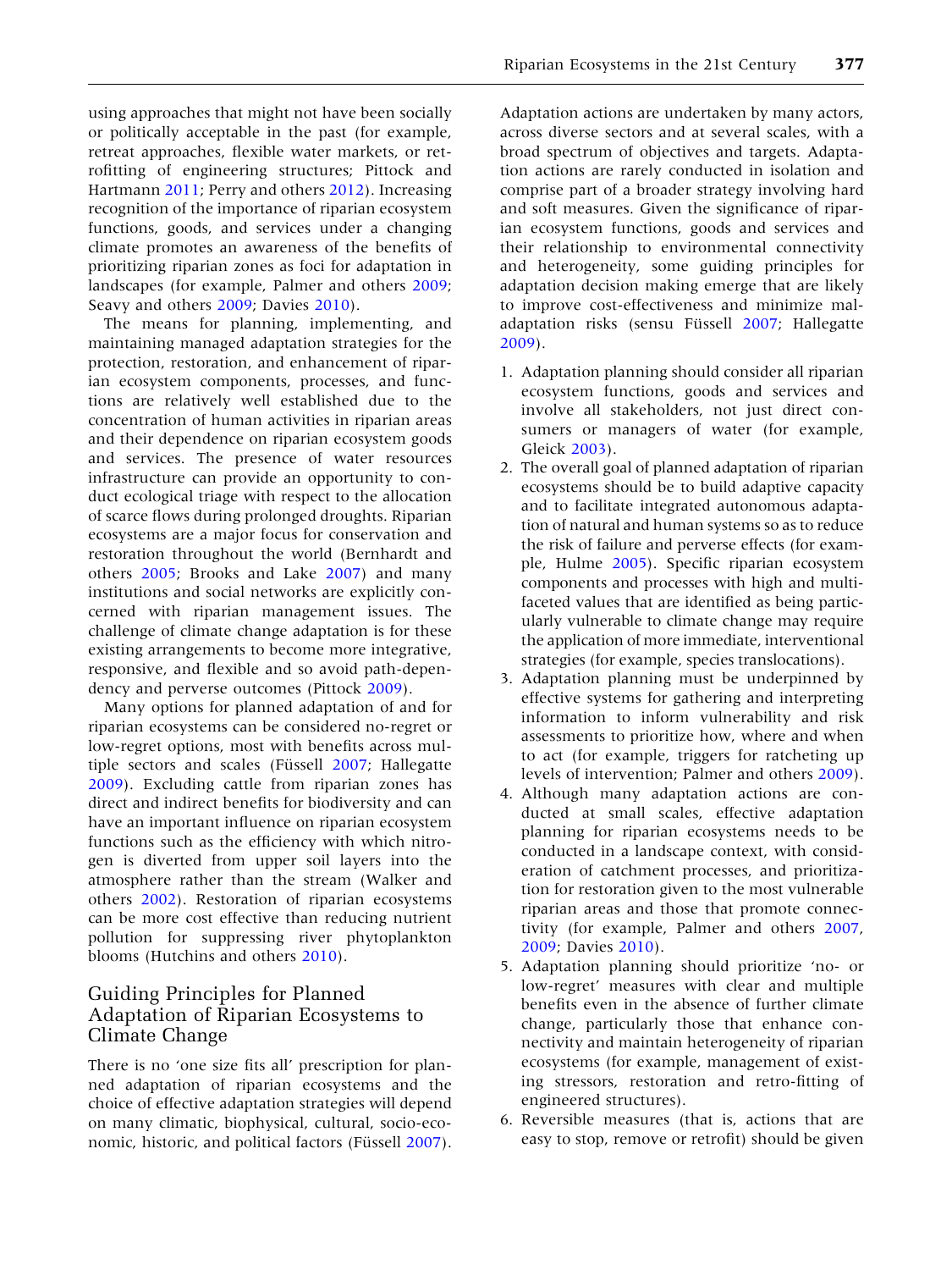<span id="page-19-0"></span>priority and irreversible actions, or those likely to create path-dependency, avoided or treated with caution. Allowing development in riparian zones is likely to be difficult to retreat from in the future, socio-economically and politically, even if certain thresholds are reached, and may encourage an expectation of ever more extreme hard-engineering measures.

- 7. Construction and management of hard-adaptation actions should be planned in the context of large, overly pessimistic security margins with periodic reviews (for example, through relicensing) and short-time horizons where possible (Hallegatte [2009\)](#page-20-0).
- 8. Soft measures, especially education and communication, should be incorporated into planned adaptation strategies because successful complex adaptive systems are characterized by distributed control and self-organization (for example, Gleick [2003](#page-20-0); Pahl-Wostl [2007](#page-21-0)).

#### **CONCLUSION**

High levels of exposure and sensitivity to direct and indirect effects of climate change suggest that, in the absence of adaptation, riparian ecosystems may be very susceptible to climate change impacts. Despite substantial regional variation in climate change and its effects on riparian ecosystems, it is likely that in most cases these impacts will alter overall ecosystem functions and compromise the supply of goods and services used by humans. The increasing importance of riparian ecosystem functions and growing demand for these goods and services due to climate change provide significant socio-economic and political impetus for human adaptation of and for riparian ecosystems. Considerable means and opportunities for effective human adaptation actions exist because of the concentration of human activities and institutions in and around riparian zones. Given the high potential for autonomous adaptation of riparian biota, riparian ecosystems, as integrated socio-ecological systems, should therefore have a relatively high overall adaptive capacity. Arguably, the greatest threat to riparian ecosystems in the 21st century, and the main component of their vulnerability to climate change, is the implementation of irreversible approaches to adaptation that favor a limited range of ecosystem components and processes and have a high potential for perverse outcomes. Climate change presents a crisis from which arises an opportunity to correct situations in which such imbalances in riparian management have occurred in the past.

#### REFERENCES

- Arnell NW. 1999. The effect of climate change on hydrological regimes in Europe: a continental prospective. Global Environ Change 9:5–23.
- Ashmore P, Church M. 2001. The impact of climate change on rivers and river processes in Canada. Geological Survey of Canada Bulletin, 555.
- Ballinger A, Lake PS. 2006. Energy and nutrient fluxes from rivers and streams into terrestrial food webs. Mar Freshw Res 57:15–28.
- Barnett JA, O'Neill S. 2010. Maladaptation. Global Environ Change 20:211–13.
- Bates BC, Kundzewicz ZW, Wu S, Palutikof JP, Eds. 2008. Climate Change and Water. Technical Paper of the Intergovernmental Panel on Climate Change, IPCC Secretariat, Geneva, 210 pp.
- Bernhardt ES, Palmer MA, Allan JD, Alexander G, Barnas K, Brooks S, Carr J, Clayton S, Dahm C, Follstad-Shah J, Galat D, Gloss S, Goodwin P, Hart D, Hassett B, Jenkinson R, Katz S, Kondolf GM, Lake PS, Lave R, Meyer JL, O'Donnell TK, Pagano L, Powell B, Sudduth E. 2005. Synthesizing U.S. river restoration efforts. Science 308:636–7.
- Brooks SS, Lake PS. 2007. River restoration in Victoria, Australia: change is in the wind, and none too soon. Restor Ecol 15:584–91.
- Brosofske KD, Chen J, Naiman RJ, Franklin JF. 1997. Harvesting effects on microclimatic gradients from small streams to uplands in western Washington. Ecol Appl 7:118–1200.
- Bunn SE, Davies PM, Mosisch TD. 1999. Ecosystem measures of river health and their response to riparian and catchment degradation. Freshw Biol 41:333–45.
- Cai W, Cowan T. 2008. Evidence of impacts from rising temperature on inflows to the Murray-Darling Basin. Geophys Res Lett 35:LO7701.
- Campbell BD, Stafford-Smith DM. 2000. A synthesis of recent global change research on pasture and rangeland production: reduced uncertainties and their management implications. Agric Ecosyst Environ 82:39–55.
- Capon SJ. 2003. Plant community responses to wetting and drying in a large arid floodplain. River Res Appl 19:509–20.
- Catford JA, Naiman RJ, Chambers LE, Roberts J, Douglas M, Davies P. 2012. Predicting novel riparian ecosystems in a changing climate. Ecosystems . doi[:10.1007/s10021-012-](http://dx.doi.org/10.1007/s10021-012-9566-7) [9566-7](http://dx.doi.org/10.1007/s10021-012-9566-7).
- Chambers LE, Hughes L, Weston MA. 2005. Climate change and its impact on Australia's avifauna. Emu 105:1–20.
- Clarke AR, Mac Nally R, Bond N, Lake PS. 2008. Macroinvertebrate diversity in headwater streams: a review. Freshw Biol 53:1707–21.
- Cronk JK, Fennessy MS. 2001. Wetland plants: biology and ecology. Boca Raton: CRC Press, Lewis Publisher. 462 pp.
- Danehy RJ, Kirpes BJ. 2000. Relative humidity gradients across riparian areas in eastern Oregon and Washington forests. Northwest Science 74:224–33.
- Davies PM. 2010. Climate change implications for river restoration in global biodiversity hotspots. Restor Ecol 18:261–8.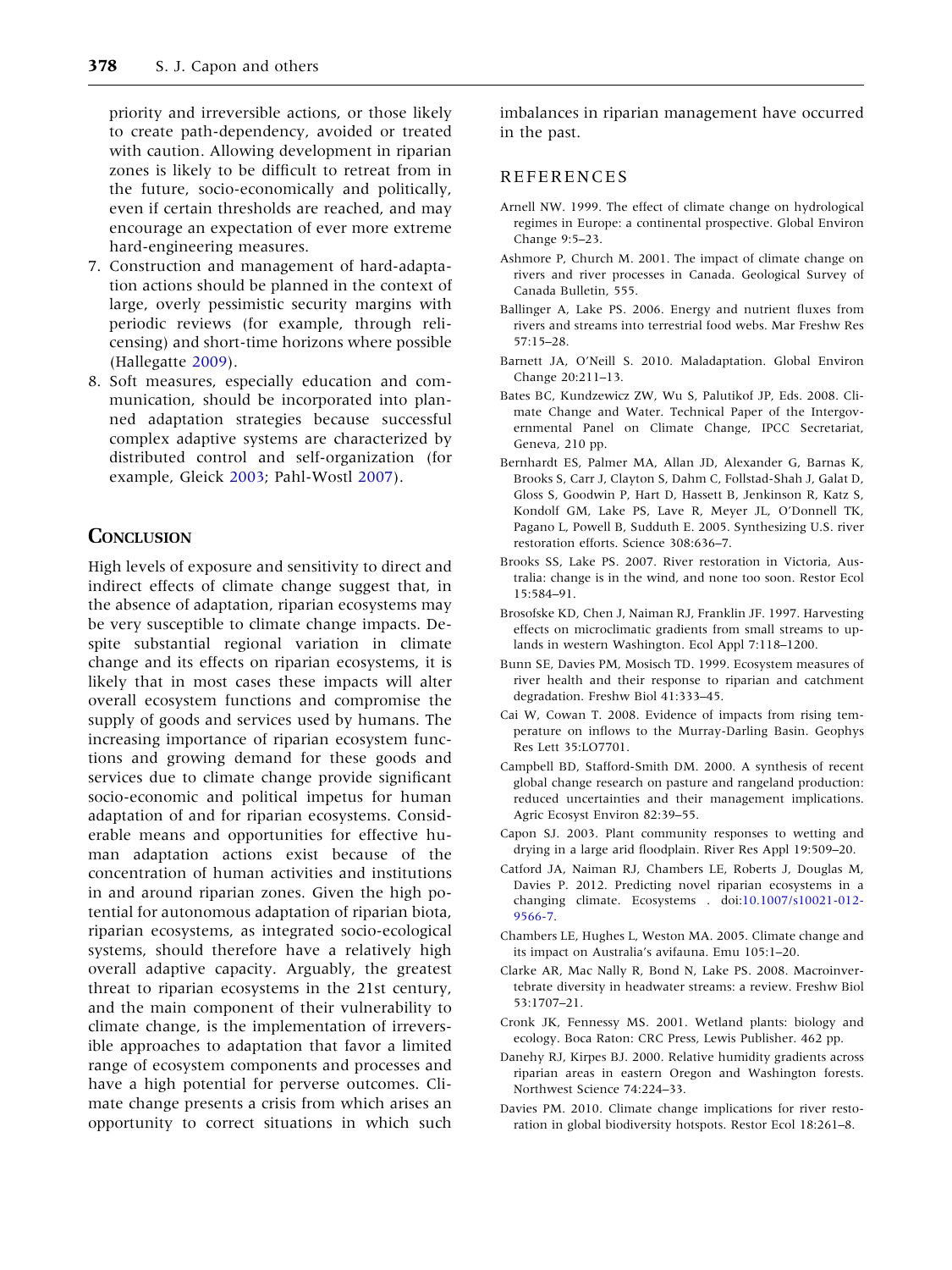- <span id="page-20-0"></span>de Groot RS, Wilson MA, Boumans RMJ. 2002. A typology for the classification, description and valuation of ecosystem functions, goods and services. Ecol Econ 41:393–408.
- Dragoni W, Sukhiga BS. 2008. Climate change and groundwater: a short review. Geol Soc Lond Spec Publ 288:1–12.
- Dwire KA, Kauffman JB. 2003. Fire and riparian ecosystems in landscapes of the western USA. For Ecol Manage 178:61–74.
- Favis-Mortlock DR, Guerra AJT. 1999. The implications of general circulation model estimates of rainfall for future erosion: a case study from Brazil. Catena 37:329–54.
- Fleishman E, McDonal N, Mac Nally R, Murphy DD, Walters J, Floyd T. 2003. Effects of floristics, physiognomy, and nonnative vegetation on riparian bird communities in a Mojave Desert watershed. J Anim Ecol 72:484–90.
- Ford JD, Smit B, Wandel J. 2006. Vulnerability to climate change in the Arctic: a case study from Arctic Bay, Canada. Global Environ Change 16:145–60.
- Freeman C, Lock MA, Reynolds B. 1993. Climatic change and the release of immobilized nutrients from Welsh riparian wetland soils. Ecol Eng 2:367–73.
- Fuller RA, McDonald-Madden E, Wilson KA, Carwardine J, Granthan HS, Watson JEM, Klein CJ, Green DC, Possingham HP. 2010. Replacing underperforming protected areas achieves better conservation outcomes. Nature 466:365–7.
- Füssel H, Klein RJT. 2006. Climate change vulnerability assessments: an evolution of conceptual thinking. Clim Change 75:301–29.
- Füssell H. 2007. Adaptation planning for climate change: concepts, assessment, approaches, and key lessons. Sustain Sci 2:265–75.
- Gleick PH. 2003. Global freshwater resources: soft-path solutions for the 21st Century. Science 302:1524–8.
- Goudie AS. 2006. Global warming and fluvial geomorphology. Geomorphology 79:384–94.
- Grady KC, Ferrier SM, Kolb TE, Hart SC, Allan GJ, Whitham TG. 2011. Genetic variation in productivity of foundation riparian species at the edge of their distribution: implications for restoration and assisted migration in a warming world. Glob Change Biol 17:3724–35.
- Gregory SV, Swanson W, McKee WA, Cummins KW. 1991. An ecosystem perspective of riparian zones. Bioscience 41:540–51.
- Guerrero AM, Knight AT, Grantham HS, Cowling RM, Wilson KA. 2010. Predicting willingness-to-sell and its utility for assessing conservation opportunity for expanding protected area networks. Conserv Lett 3:332–9.
- Hallegatte S. 2009. Strategies to adapt to an uncertain climate change. Global Environ Change 19:240–7.
- Hansen LJ, Hoffman JR. 2011. Climate savvy: adapting conservation and resource management to a changing world. Washington, DC: Island Press.
- Helfield JM, Naiman RJ. 2001. Effects of salmon-derived nitrogen on riparian forest growth and implications for stream productivity. Ecology 82:2403–9.
- Horton JL, Clark JL. 2001. Water table decline alters growth and survival of Salix gooddingii and Tamarix chinensis seedlings. For Ecol Manage 140:239–47.
- Hughes FMR, Adams WM, Stroh PA. 2012. When is openendedness desirable in restoration projects? Restor Ecol 20:291–5.
- Hulme PE. 2005. Adapting to climate change: is there scope for ecological management in the face of a global threat? J Appl Ecol 42:784–94.
- Hupp CR, Osterkamp WR. 1996. Riparian vegetation and fluvial geomorphic processes. Geomorphology 14:277–95.
- Hutchins MG, Johnson AC, Deflandre-Vlandas A, Comber S, Posen P, Boorman D. 2010. Which offers more scope to suppress river phytoplankton blooms: reducing nutrient pollution or riparian shading? Sci Total Environ 408:5065–77.
- IPCC. 2001. Third Assessment Report (TAR). Intergovernmental Panel on Climate Change.
- IPCC. 2007a. Climate Change 2007: Synthesis Report. Cambridge: Cambridge University Press.
- IPCC. 2007b. Climate Change 2007: Working Group II: impacts, adaptation and vulnerability. Cambridge: Cambridge University Press.
- Johnson AKL, Ebert SP, Murray AE. 1999. Distribution of coastal freshwater wetlands and riparian forests in the Herbert River catchment and implications for management of catchments adjacent to the Great Barrier Reef Marine Park. Environ Conserv 26:229–335.
- Jones RN, Chiew FHS, Boughton WC, Zhang L. 2006. Estimating the sensitivity of mean annual runoff to climate change using selected hydrological models. Adv Water Resour 29:1419–29.
- Junk WJ, Bayley PB, Sparks RE. 1989. The flood pulse concept in river-floodplain systems. Can Spec Publ Fish Aquat Sci 106:110–27.
- Kingsford RT, Norman FI. 2002. Australian waterbirds—products of the continent's ecology. Emu 102:47–69.
- Kingsford R, Biggs H, Pollard S. 2011. Strategic adaptive management in freshwater protected areas and their rivers. Biol Conserv 144:1194–203.
- Lake PS, Thomson JR, Lada H, Mac Nally R, Reid D, Stanaway J, Taylor AC. 2010. Diversity and distribution of macroinvertebrates in lentic habitats in massively altered landscapes in south-eastern Australia. Divers Distrib 16:713–24.
- Lapp S, Byrne J, Townshend I, Kienzle S. 2005. Climate warming impacts on snowpack accumulation in an alpine watershed. Int J Climatol 25:521–36.
- Leonard L, Pelling M. 2010. Civil society response to industrial contamination of groundwater in Durban, South Africa. Environ Urban 22:579–95.
- Mac Nally R, Soderquist TR, Tzaros C. 2000. The conservation value of mesic gullies in dry forest landscapes: avian assemblages in the box-ironbark ecosystem of southern Australia. Biol Conserv 93:293–302.
- Mac Nally R, Cunningham SC, Baker PJ, Horner GJ, Thomson JR. 2011. Dynamics of Murray-Darling floodplain forests under multiple stressors: the past, present, and future of an Australian icon. Water Resour Res 47:W00G05.
- Marshall NA. 2010. Understanding social resilience to climate variability in primary enterprises and industries. Global Environ Change: Human Policy Dimens 20:36–43.
- Marshall NA, Fenton DM, Marshall PA, Sutton SG. 2007. How resource-dependency can influence social resilience within a primary resource industry. Rural Sociol 72:359–90.
- Millennium Ecosystem Assessment. 2005. Ecosystems and human well-being: biodiversity synthesis. Washington DC: Island Press. pp. 1–64.
- Moradkhani H, Baird RG, Wherry SA. 2010. Assessment of climate change impact on floodplain and hydrologic ecotones. J Hydrol 395:264–78.
- Naiman RJ, Décamps H, McClain ME. 2005. Riparia: ecology, conservation and management of streamside communities. New York: Academic Press.
- Najjar RG. 1999. The water balance of the Susquehanna River Basin and its response to climate change. J Hydrol 219:7–19.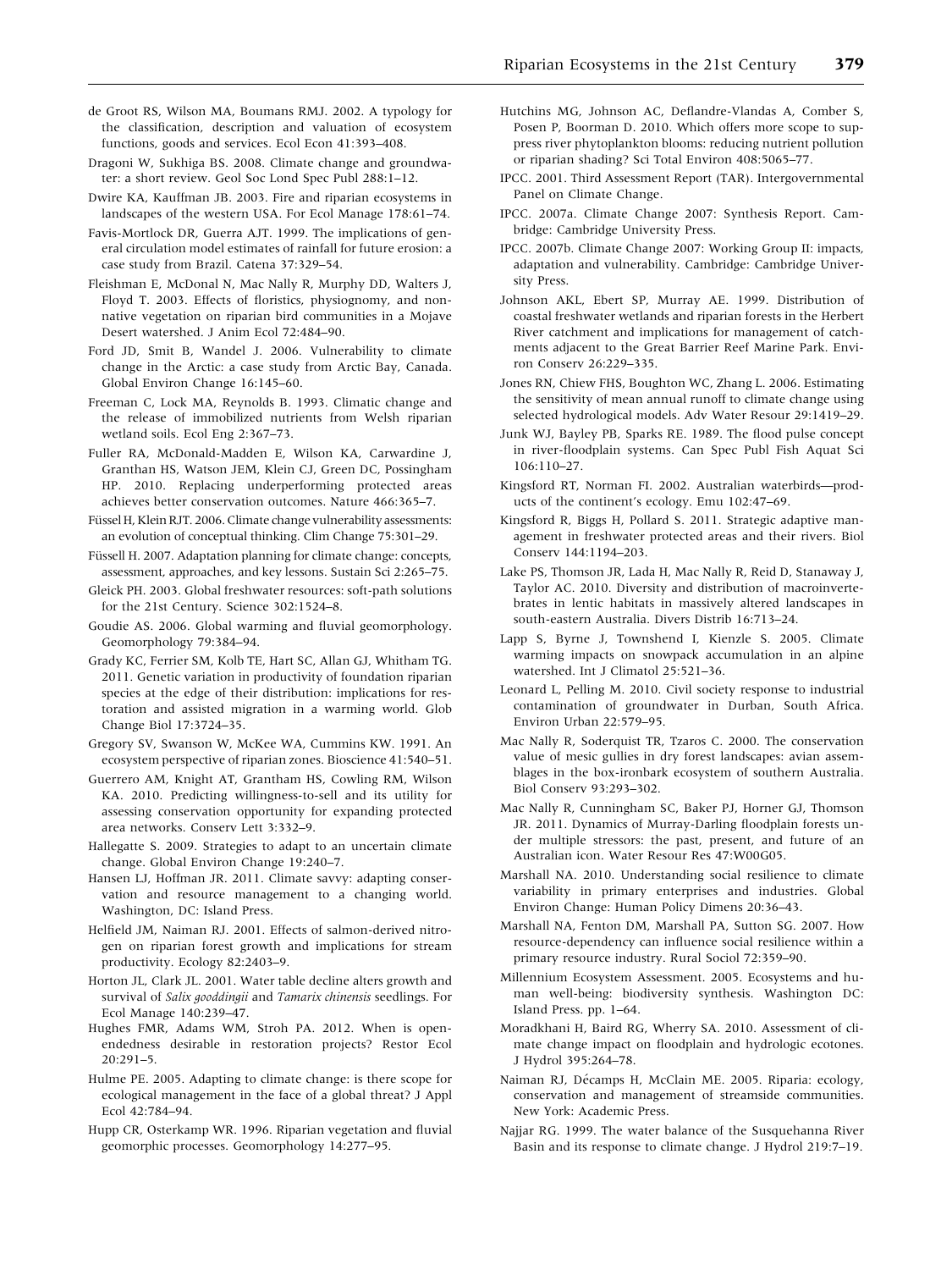- <span id="page-21-0"></span>Nanson GC, Tooth S. 1999. Arid-zone rivers as indicators of climate change. Paleoenvironmental reconstruction in arid lands. New Delhi and Calcutta: Oxford and IBH. pp 75–216.
- Nearing MA. 2001. Potential changes in rainfall erosivity in the U.S. with climate change during the 21st century. J Soil Water Conserv 56:229–32.
- Nearing MA, Pruski FF, O'Neal MR. 2004. Expected climate change impacts on soil erosion rates: a review. J Soil Water Conserv 59:43–50.
- Nelson DR. 2010. Adaptation and resilience: responding to a changing climate. Wiley Interdiscip Rev: Clim Change 2(1):113–20.
- Nielsen DL, Brock MA. 2009. Modified water régime and salinity as a consequence of climate change: prospects for wetlands of Southern Australia. Clim Change 95:523–33.
- Nilsson C, Svedmark M. 2002. Basic principles and ecological consequences of changing water regimes: riparian plant communities. Environ Manage 30:468–80.
- Nilsson C, Gardfjell M, Grelsson G. 1991. Importance of hydrochory in structuring plant communities along rivers. Can J Bot 69:2631–3.
- Nilsson C, Jansson R, Kuglerová L, Lind L, Ström L. 2012. Boreal riparian vegetation under climate change. Ecosystems. doi[:10/](http://dx.doi.org/10/1007/s10021-012-9622-3) [1007/s10021-012-9622-3](http://dx.doi.org/10/1007/s10021-012-9622-3).
- Pahl-Wostl C. 2007. Transitions towards adaptive management of water facing climate and global change. Water Resour Manage 21:49–62.
- Palmer MA, Allan JD, Meyer J, Bernhardt ES. 2007. River restoration in the twenty-first century: data and experimentally knowledge to inform future efforts. Restor Ecol 15:472–81.
- Palmer MA, Reidy Liermann CA, Nilsson C, Flörke M, Alcamo J, Lake PS, Bond N. 2008. Climate change and the world's river basins: anticipating management options. Front Ecol Environ 6:81–9.
- Palmer MA, Lettenmaier DP, Poff NL, Postel SL, Richter B, Warner R. 2009. Climate change and river ecosystems: protection and adaptation options. Environ Manage 44:1053–68.
- Pannell DJ. 2008. Public benefits, private benefits, and policy intervention for land-use change for environmental benefits. Land Economics 84:225–40.
- Perry LG, Andersen DC, Reynolds LV, Mark Nelson S, Shafroth PB. 2012. Vulnerability of riparian ecosystems to elevated  $CO<sub>2</sub>$ and climate change in arid and semiarid western North America. Glob Change Biol 18:821–42.
- Pittock J. 2009. Lessons for climate change adaptation from better management of rivers. Clim Dev 1:194–211.
- Pittock J, Finlayson CM. 2011. Australia's Murray Darling Basin: freshwater ecosystem conservation options in an era of climate change. Mar Freshw Res 62:232–43.
- Pittock J, Hartmann J. 2011. Taking a second look: climate change, periodic re-licensing and better management of old dams. Mar Freshw Res 62:312–20.
- Pittock J, Lankford BA. 2010. Environmental water requirements: demand management in an era of water scarcity. J Integr Environ Sci 7:75–93.
- Pittock J, Finlayson CM, Howitt JA. 2012. Beguiling and risk: "environmental works and measures" for wetlands conservation under a changing climate. Hydrobiologia . doi[:10.1007/](http://dx.doi.org/10.1007/s10750-012-1292-9) [s10750-012-1292-9.](http://dx.doi.org/10.1007/s10750-012-1292-9)
- Poff NL, Zimmerman JKH. 2010. Ecological responses to altered flow regimes: a literature review to inform the science and management of environmental flows. Freshw Biol 55:194– 205.
- Power MD, Sun A, Parker M, Ietrich WE, Wootton JT. 1995. Hydraulic food-chain models: an approach to the study of food-web dynamics in large rivers. Bioscience 45:159–67.
- Raulings E, Morris K, Thompson R, Mac Nally R. 2011. Do birds of a feather disperse plants together? Freshw Biol 56:1390–402.
- Richardson DM, Holmes PM, Esler KJ, Galatowitsch SM, Stromberg JC, Kirkman SP, Pysek P, Hobbs RJ. 2007. Riparian vegetation: degradation, alien plant invasions, and restoration prospects. Divers Distrib 13:126–39.
- Rood SB, Pan J, Gill KM, Franks CG, Samuelson GM, Shepherd A. 2008. Declining summer flows of Rocky Mountain rivers: changing seasonal hydrology and probable impacts on floodplain forests. J Hydrol 349:397–410.
- Sabo JL, Sponseller R, Dixon M, Gade K, Harms T, Heffernan J, Jani A, Katz G, Soykan C, Watts J, Welter J. 2005. Riparian zones increase regional species richness by harboring different, not more species. Ecology 86:56–62.
- Scibek J, Allen DM, Cannon AJ, Whitfield PH. 2007. Groundwater-surface water interaction under scenarios of climate change using a high-resolution transient groundwater model. J Hydrol 333:165–81.
- Seavy NE, Gardali T, Golet GH, Griggs FT, Howell CA, Kelsey R, Small SL, Viers JH, Weigana JF. 2009. Why climate change makes riparian restoration more important than ever: recommendations for practice and research. Ecol Restor 27:330–8.
- Sgrò CM, Lowe AJ, Hoffmann AA. 2011. Building evolutionary resilience for conserving biodiversity under climate change. Evol Appl 4:326–37.
- Shiklomanov IA. 1999. Climate change, hydrology and water resources: the work of the IPCC, 1988–1994. In: van Dam JC, Ed. Impacts of climate change and climate variability on hydrological regimes. Cambridge: Cambridge University Press. p 8–20.
- Stanley E, Doyle MW. 2003. Trading off: the ecological effects of dam removal. Front Ecol Environ 1:15–22.
- Steffen W, Burbidge AA, Hughes L, Kitchin R, Lindenmayer D, Musgrave W, Stafford Smith M, Werner PA. 2009. Australia's biodiversityand climate change. Collingwood: CSIRO Publishing.
- Stromberg J, Beuchamp VB, Dixon MD, Lite SJ, Paradzick C. 2007. Importance of low-flow and high-flow characteristics to restoration of riparian vegetation along rivers in arid southwestern United States. Freshw Biol 52:651–79.
- Sun G, McNulty SG, Moore J, Bunch C, Ni J. 2002. Potential impacts of climate change on rainfall erosivity and water availability in China in the next 100 years. International Soil Conservation Conference, Beijing, China, May 2002.
- Ten Brink P. 2009. TEEB—the economics of ecosystems and biodiversity for national and international policy makers—summary: responding to the value of nature. Wesseling: Welzel + Hardt.
- Thomson JR, Bond NR, Cunningham SC, Metzeling L, Reich P, Thompson RM, MacNally R. 2012. The influence of climatic variation and vegetation on stream biota: lessons from the Big Dry in southeastern Australia. Glob Change Biol 18:1582–96.
- Tockner K, Stanford JA. 2002. Riverine flood plains: present state and future trends. Environ Conserv 29:308–30.
- Turton S. 2012. Securing landscape resilience to tropical cyclones in Australia's Wet tropics under a changing climate: lessons from cyclones Larry (and Yasi). Geogr Res 50:15–30.
- Vicuna S, Dracup JA. 2007. The evolution of climate change impact studies on hydrology and water resources in California. Clim Change 82:327–50.